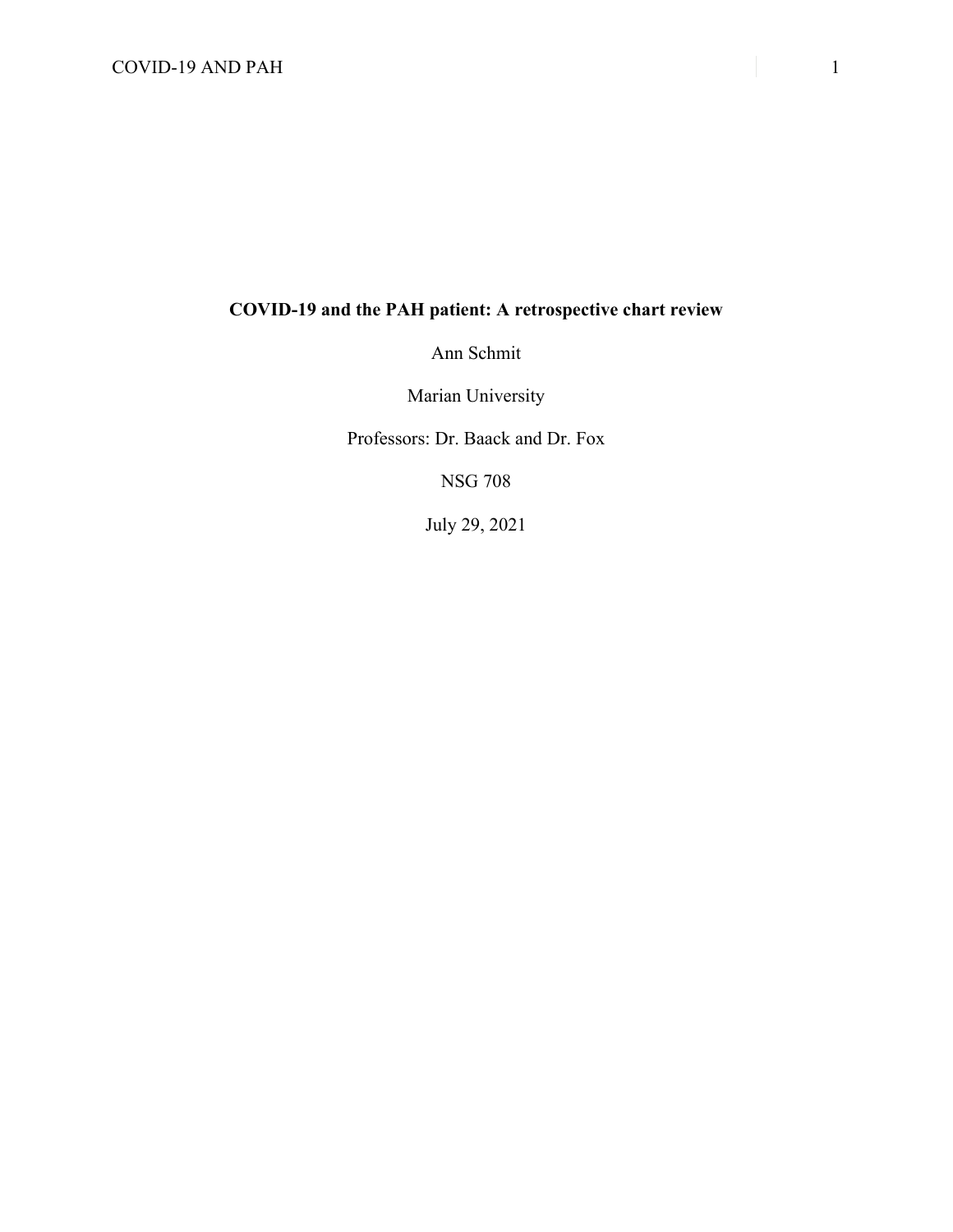## **Abstract**

The COVID-19 pandemic has highlighted the need for additional health precautions in medically fragile populations. COVID-19 is a respiratory virus demonstrating increased mortality in individuals with risk factors such as pulmonary and cardiac disease. Pulmonary arterial hypertension, WHO group 1, is a rare condition that leads to cardiopulmonary symptoms. Pulmonary arterial hypertension, WHO group 1 (PAH), leads to constriction of the pulmonary vasculature which increases pressure in the right ventricle, and eventually leads to right heart failure. Additional research is needed to understand the risk PAH patients have with COVID-19 and if they are at a greater risk for disease worsening as evidenced by increased need for medical intervention, hospitalization, or even death.

This project explores the relationship between the COVID-19 pandemic and pulmonary arterial hypertension, WHO group 1, patients at a single center. Adult patients diagnosed with PAH prior to March 1, 2019, at the Ascension St. Vincent Pulmonary Hypertension Clinic will be included in the study. A retrospective chart review will index hospitalization events, markers of disease worsening, and mortality in established patients and compare if there is statistical significance between the pre-pandemic period of March 1, 2019, through February 29, 2020, and during the COVID-19 pandemic period of March 1, 2020, through February 28, 2021. This study will increase the information known about the impact of COVID-19 on patients with PAH.

*Keywords:* pulmonary arterial hypertension, PAH, COVID-19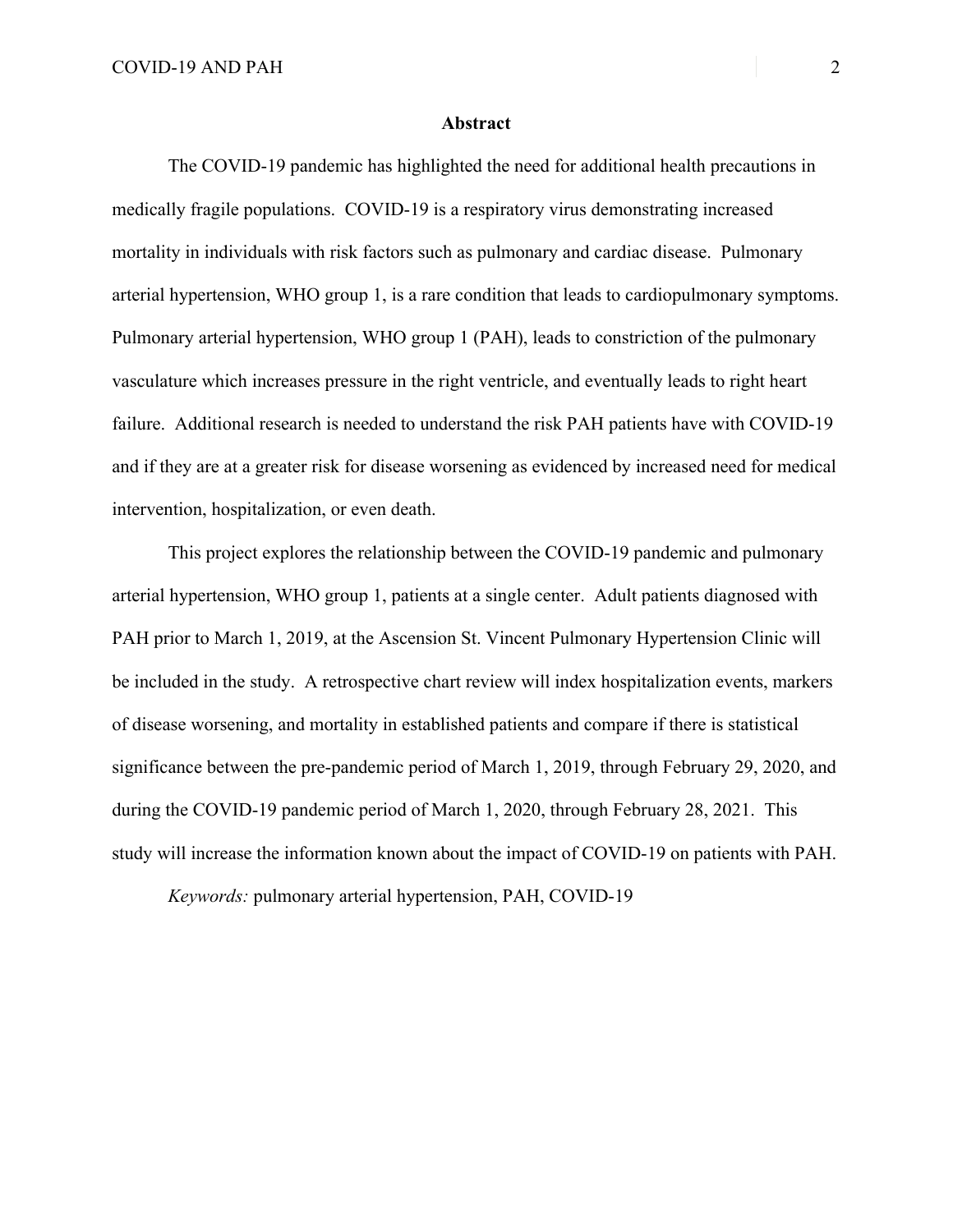Severe acute respiratory syndrome Coronavirus 2 has dominated every aspect of healthcare in the United States in 2020. This syndrome, Sars-CoV2, which became known as the coronavirus 2019, or COVID-19, has a higher rate of morbidity and mortality on medically compromised individuals such as individuals with underlying cardiac or pulmonary disease (Wang et al., 2020). Patients with pulmonary arterial hypertension, World Health Organization (WHO) Group 1, would seem to have a greater risk of poor outcomes from COVID-19 infection. Research is needed to understand the consequences of COVID-19 on patients with pulmonary arterial hypertension, WHO Group 1.

# **Background**

Pulmonary arterial hypertension, WHO Group 1, is a chronic, uncurable, and progressive disease of the pulmonary vasculature. Pulmonary hypertension is the over-arching term for elevated right heart pressure and is classified into five WHO groups (Galiè et al., 2015). WHO group 1 is pulmonary hypertension specific to the pulmonary arteries with hemodynamics from right heart catheterization demonstrating a mean pulmonary artery pressure of greater than or equal to 25 mmHg, a pulmonary arterial wedge pressure or left ventricular end diastolic pressure of less than or equal to 15 mmHg, and a pulmonary vascular resistance of greater than or equal to 3 Wood units, along with no overt lung disease (Gailè et al., 2016). The other WHO groups do not include these specific definitions. WHO group 2 pulmonary hypertension is due to left heart disease such as heart failure or valvular disease, WHO group 3 is due to lung disease corresponding with chronic obstructive pulmonary disease (COPD) or interstitial lung disease, WHO group 4 is related to chronic thromboembolic pulmonary hypertension, and WHO group 5 is pulmonary hypertension associated to multifactorial causes (Galiè et al., 2016). Pulmonary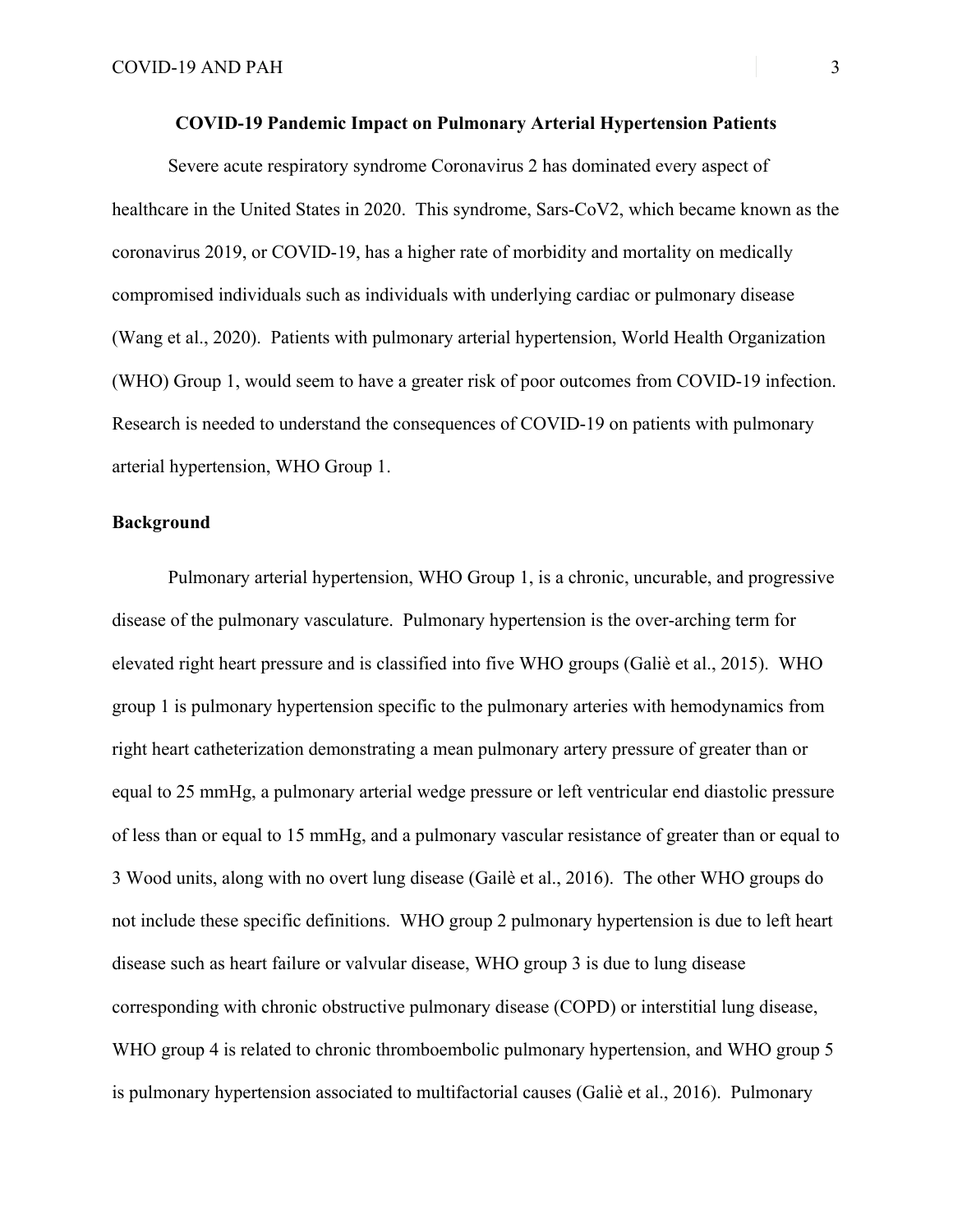arterial hypertension, WHO Group 1 (PAH), can be the result of idiopathic or hereditary causes, or associated with underlying connective tissue disease, portal hypertension, schistosomiasis, weight loss medication, or substance abuse and is the only WHO Group for which targeted therapy is appropriate (Klinger et al., 2019). Symptoms of PAH include syncope, dyspnea, chest pain, edema in the lower extremities, and ascites (Klinger et al., 2019). It is often undetected or overlooked until symptoms are severe (Klinger et al., 2019). Currently PAH is uncurable, but it can be successfully managed with medication therapy consisting of prostacyclins, endothelin receptor antagonists, phosphodiesterase type 5 inhibitors and/or guanylate cyclase stimulators (Gailè et al., 2016). PAH treatment can consist of oral, inhaled, subcutaneous, and intravenous medications that are managed by specialized providers, nurse coordinators, and specialty pharmacies (Gailè et al., 2016). Medication therapy is adjusted based on patients' symptoms, New York Heart Association (NYHA) functional class, N-terminal pro-brain natriuretic peptide level (NT-proBNP), six-minute walk distance, right ventricular function on echocardiogram, and hemodynamics from right heart catheterization (RHC) (Klinger et al., 2019). PAH can be treated with medication therapy to improve heart function and quality of life for the individual, although patients with PAH may be more susceptible to respiratory and cardiac diseases due to the tenuous nature of their chronic illness even with appropriate treatment.

COVID-19 is a novel coronavirus that originated in China in December 2019. This respiratory virus quickly spread around the globe and a pandemic was declared by the World Health Organization on January 30, 2020 (Hu et al., 2020). The COVID-19 virus is highly transmissible through the air and highly infectious (Pascarella et al., 2020). Pascarella et al. note that symptomatic individuals can display cough, fever, loss of taste, loss of smell, fatigue, headache, sore throat, and dyspnea that can lead to respiratory distress (2020). Individuals with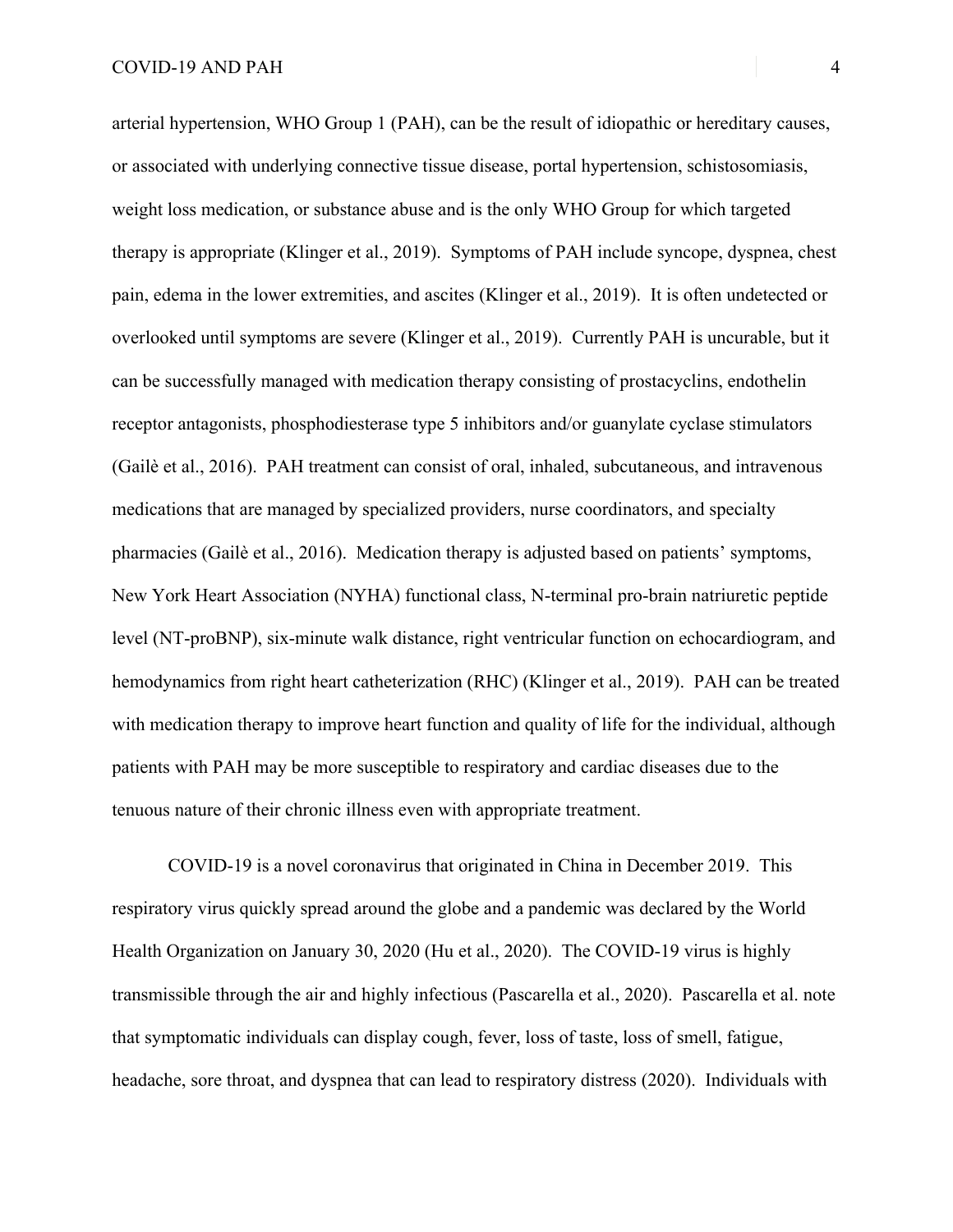comorbidities and the elderly, when infected with COVID-19, are extremely susceptible to developing pneumonia, respiratory distress, organ failure, and death (Pascarella et al., 2020). According to Pascarella et al., 80-90% of cases are mild or asymptomatic, while 5% of cases are critical and can end in death (2020). One difficulty with the COVID-19 virus is the infected individual can spread the virus prior to symptoms, or possibly be asymptomatic and still spread the virus (Hu et al., 2020). The symptom free period of infection creates a window for the virus to be unknowingly transmitted and spread exponentially with catastrophic consequences to unsuspecting individuals.

The COVID-19 pandemic has challenged researchers to understand the populations most at risk for increased morbidity and mortality from the infection. Wang et al. (2020) completed a meta-analysis on comorbidities most likely to be at increased risk of morbidity and mortality from COVID-19 infection. Wang et al. found diabetes, COPD, hypertension, cardiovascular disease, and cerebrovascular disease were risk factors associated with increased severity of COVID-19 infection outcome (2020). Wang et al. also discovered the conditions of cancer, liver disease, or renal disease were not risk factors of worsened outcome from COVID-19 infection (2020). A study by Potus et al. evaluated the similarities at the molecular level between COVID-19 and pulmonary hypertension (2020). Potus et al. performed a systematic literature review to assess how pulmonary vasculature was damaged from respiratory illnesses and found that vasoconstriction, inflammation, and emboli were hallmarks of PAH and COVID-19 (2020). Potus et al. theorized underlying pulmonary vascular disease may increase mortality from COVID-19 infection and that COVID-19 infection may increase risk of subsequent pulmonary vascular disease. The poor outcomes of patients with the comorbidities of cardiovascular disease or COPD highlights the need to identify how the PAH patient population is compromised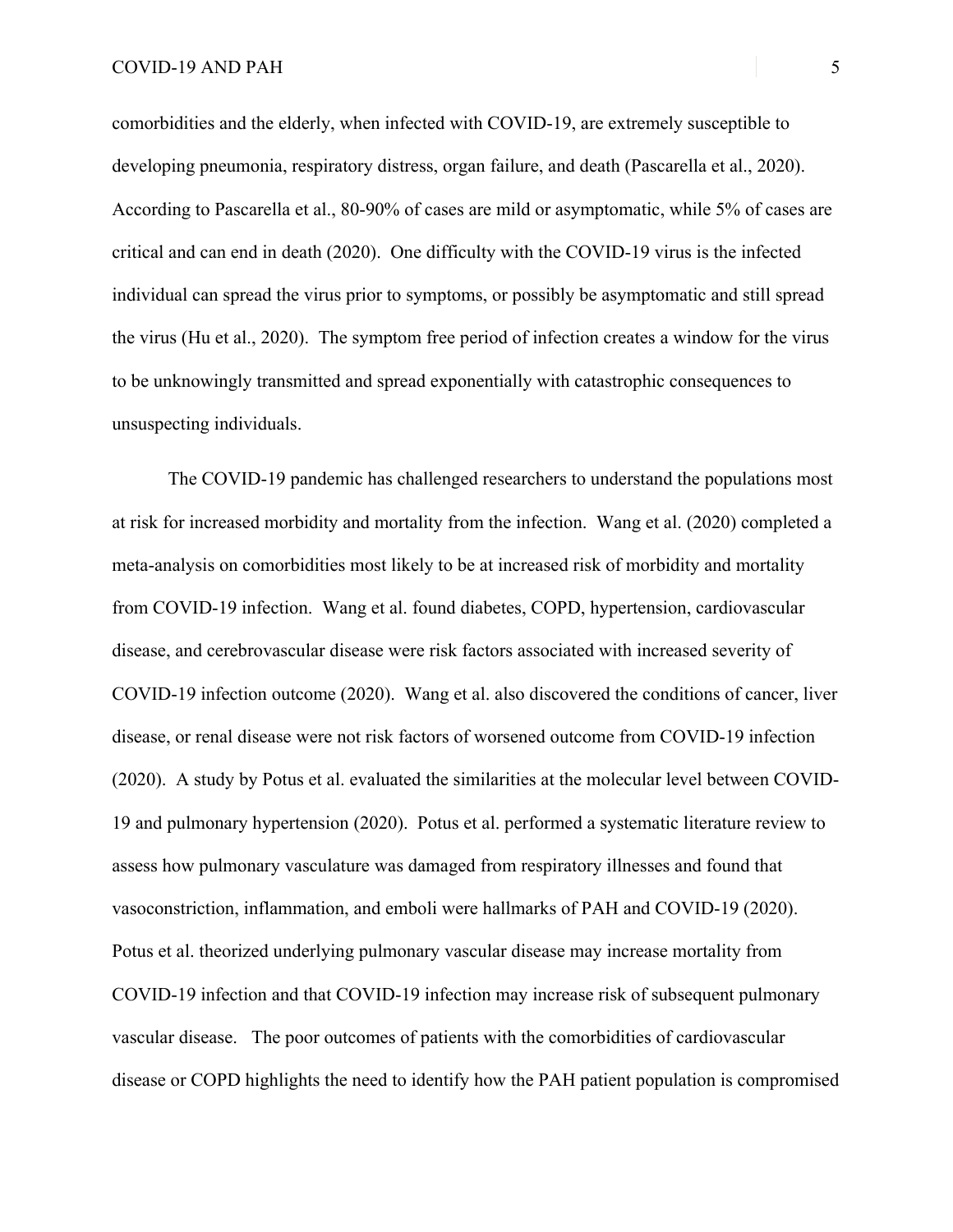by the COVID-19 pandemic. Current research supports the idea that comorbidities, such as cardiovascular and pulmonary disease, increase the risk of morbidity and mortality from COVID-19 infection.

# **Purpose**

## **Problem Statement**

The consequence of COVID-19 on PAH must be understood to better educate the PAH patient population on COVID-19 disease risk and mitigation strategies. Increased knowledge can also assist in how patients should be monitored and if lower thresholds for appointments and testing is needed to prevent PAH disease worsening and hospitalization. This project researched whether adult patients diagnosed with pulmonary arterial hypertension, WHO group 1, cared for at the Ascension St. Vincent Pulmonary Hypertension Clinic required an increased need in medical interventions and/or hospitalizations for cardiopulmonary issues due to the COVID-19 pandemic when compared to the previous non-COVID-19 year. Comparing the time frame of March 2019 through February 2020 to the time frame of March 2020 through February 2021 provided understanding of disease stability for PAH patients prior to and during the COVID-19 pandemic. The proposed project reviewed the impact of COVID-19 on PAH patients utilizing a retrospective chart review. The sample was comprised of adult patients with known PAH receiving care at the Ascension St. Vincent Pulmonary Hypertension Clinic in Indianapolis, Indiana from March 1, 2019, until February 28, 2021. The charts were audited for hospitalizations and instances of disease worsening as evidenced by escalation in PAH targeted therapy. Increased insight into the significance of the COVID-19 pandemic on adult patients with PAH can help the medical community make informed decisions regarding patient care.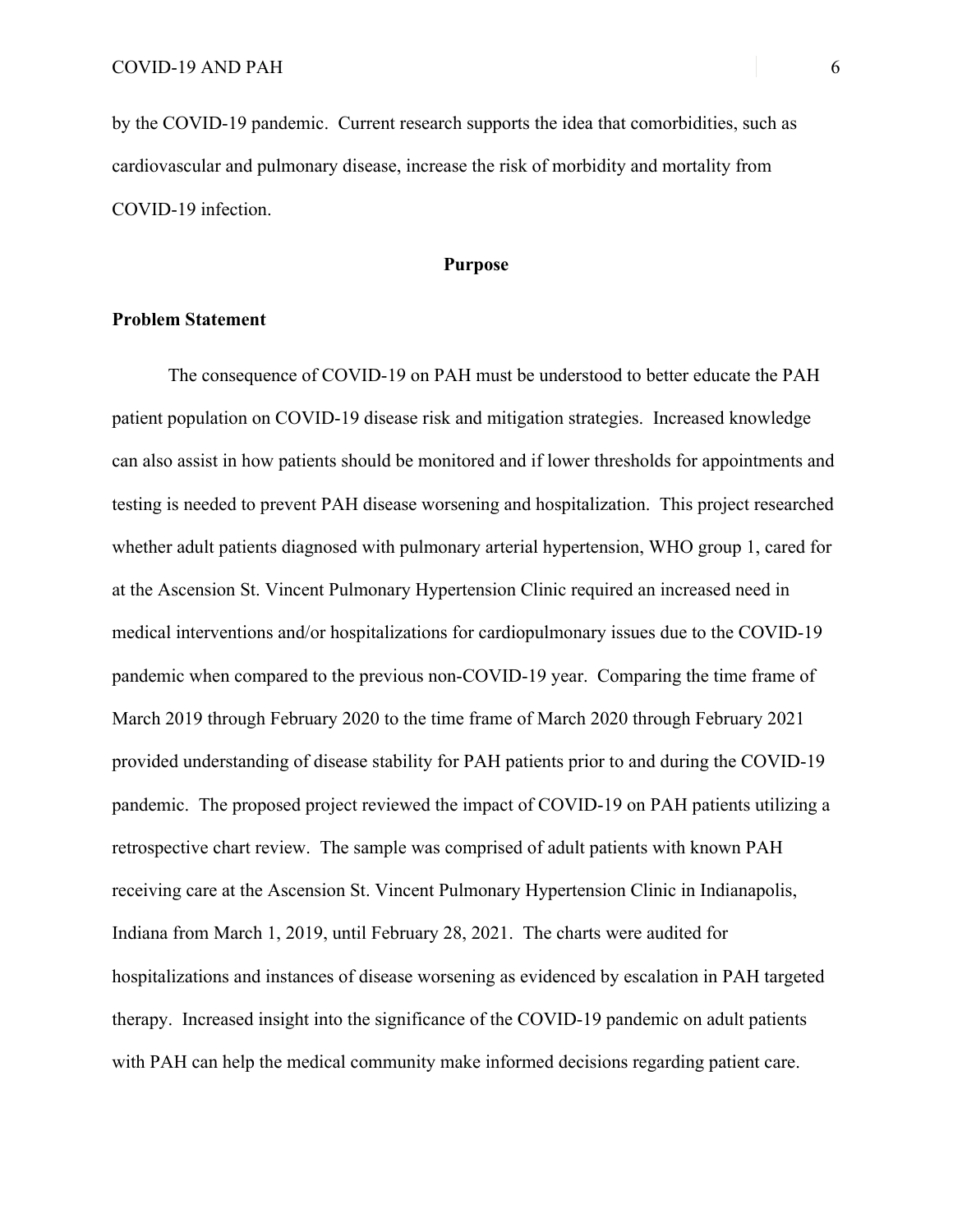# **Organizational "Gap" Analysis of Project Site**

Research into the significance of the COVID-19 pandemic on the PAH population is appropriate for the St. Vincent Pulmonary Hypertension Clinic site. Currently, there are no robust guidelines specific to the PAH population on the significance of COVID-19 and how to manage these chronically ill and medically fragile patients. Currently, clinicians are evaluating available data and applying it to the PAH population, which coincides with the PARiHS framework. The PARiHS acronym stands for "Promoting Action on Research Implementation in Health Services" and indicates that robust research, clinician expertise, and a receptive environment increases the likelihood of successful implementation of change (Melnyk et al., 2019). Collecting information on the health of PAH patients at the Ascension St. Vincent Pulmonary Hypertension Clinic prior to and during the COVID-19 pandemic will improve the ability to discuss risk with PAH patients and guide decision making.

#### **Review of Literature**

The COVID-19 pandemic has placed great medical strain on the global community. Medical providers are searching how to understand which patients are at a greatest risk of morbidity and mortality from COVID-19 infection. Patients with underlying chronic conditions including hypertension and lung disease have been found to have worse outcomes with COVID-19 infection (Wang et al., 2020; Zheng et al., 2020). Pulmonary arterial hypertension, WHO Group 1, (PAH) is a rare, chronic, progressive, disease of the pulmonary vasculature that leads to right heart failure (Klinger et al., 2019). Due to the fragile pulmonary and respiratory status of PAH patients, additional research is needed to understand the risk COVID-19 has on morbidity and mortality in this patient population. In addition to the physical ramifications of COVID-19 on the patient, the evaluation and treatment of the PAH patient at pulmonary hypertension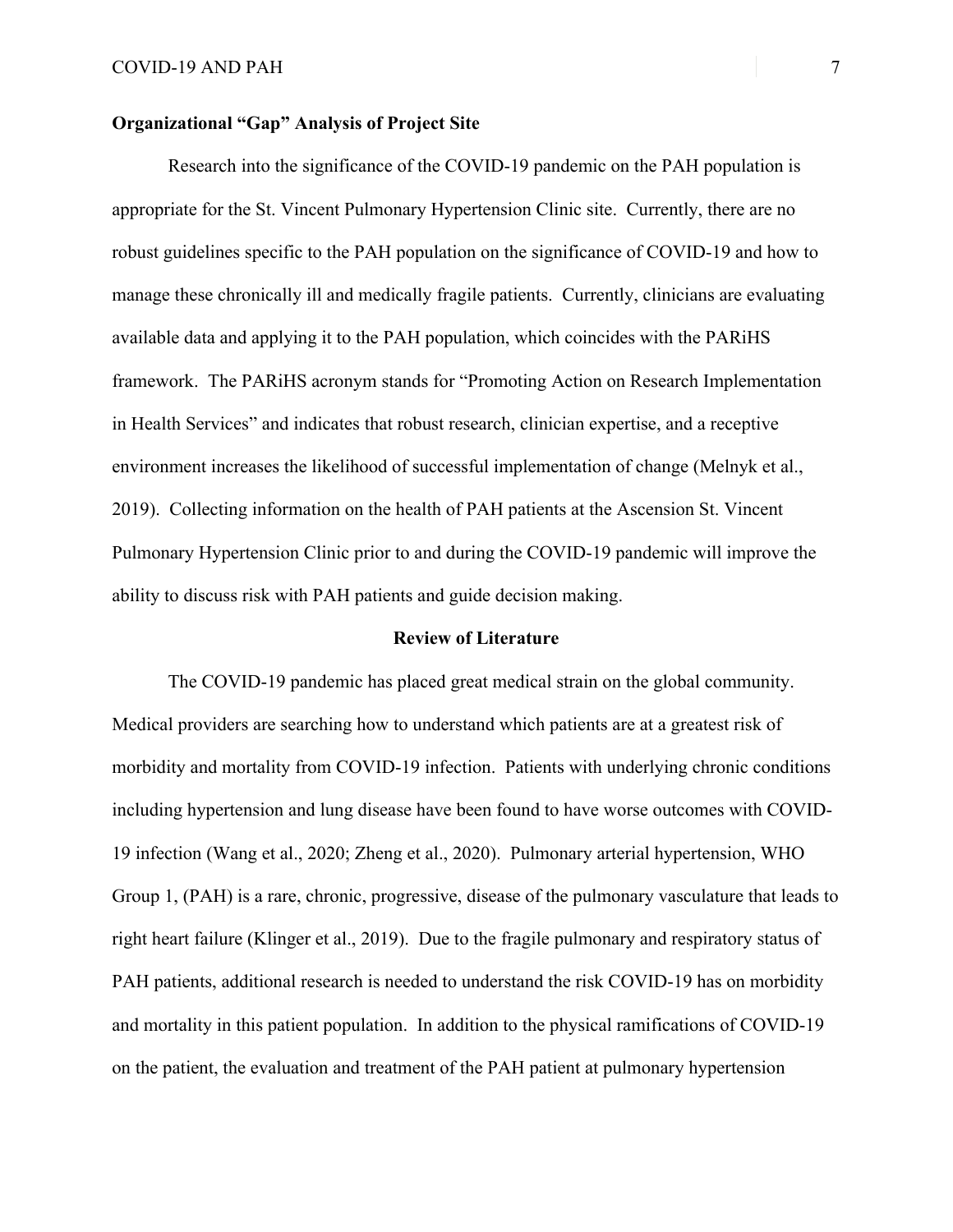centers is also a considering factor during the pandemic. The COVID-19 pandemic has interrupted all processes for patient care, and increased understanding is needed.

Research on COVID-19 and PAH was completed in a systematic manner to locate the most current articles. The literature search consisted of the PubMed, Ovid, and CINAHL search engines and was conducted on April 14, 2021. Search terms included for all three search engines were "COVID-19" or "coronavirus" AND "pulmonary hypertension," "PAH," or "pulmonary arterial hypertension." PubMed returned a total of 22 articles with these search terms, CINAHL returned a total of 146, and OVID returned 93. Articles were only included from Jan 1, 2020, to April 14, 2021. Only articles in English were included in the results. Articles were removed if they did not address the PAH, WHO group 1 population. Articles were removed if they were not case series, studies, trials, or consensus from an expert committee. With these limitations, ten articles addressed the consequences of COVID-19 on the PAH patient and community.

## **PAH Patient Mortality**

PAH patient mortality from COVID infection was examined by several authors. Nuche et al. compiled a case series of ten PAH patients in Spain that contracted COVID-19 and noted that seven patients required hospitalization, none required intensive care therapy, and all survived (2020). Scuri et al. compiled a case series of four Italian PAH patients requiring hospitalization due to COVID-19 infection and all patients survived (2020). The research noted that prior to infection some of the patients were described as having New York Heart Association functional class two to three symptoms indicating continued cardiopulmonary compromise. Interestingly, escalation of PAH targeted therapy was not required for any patient (Nuche et al., 2020, Scuri et al., 2020). Sulica et al. (2021) completed a case series of 11 known PAH patients that contracted COVID-19 in the beginning of the pandemic in New York City,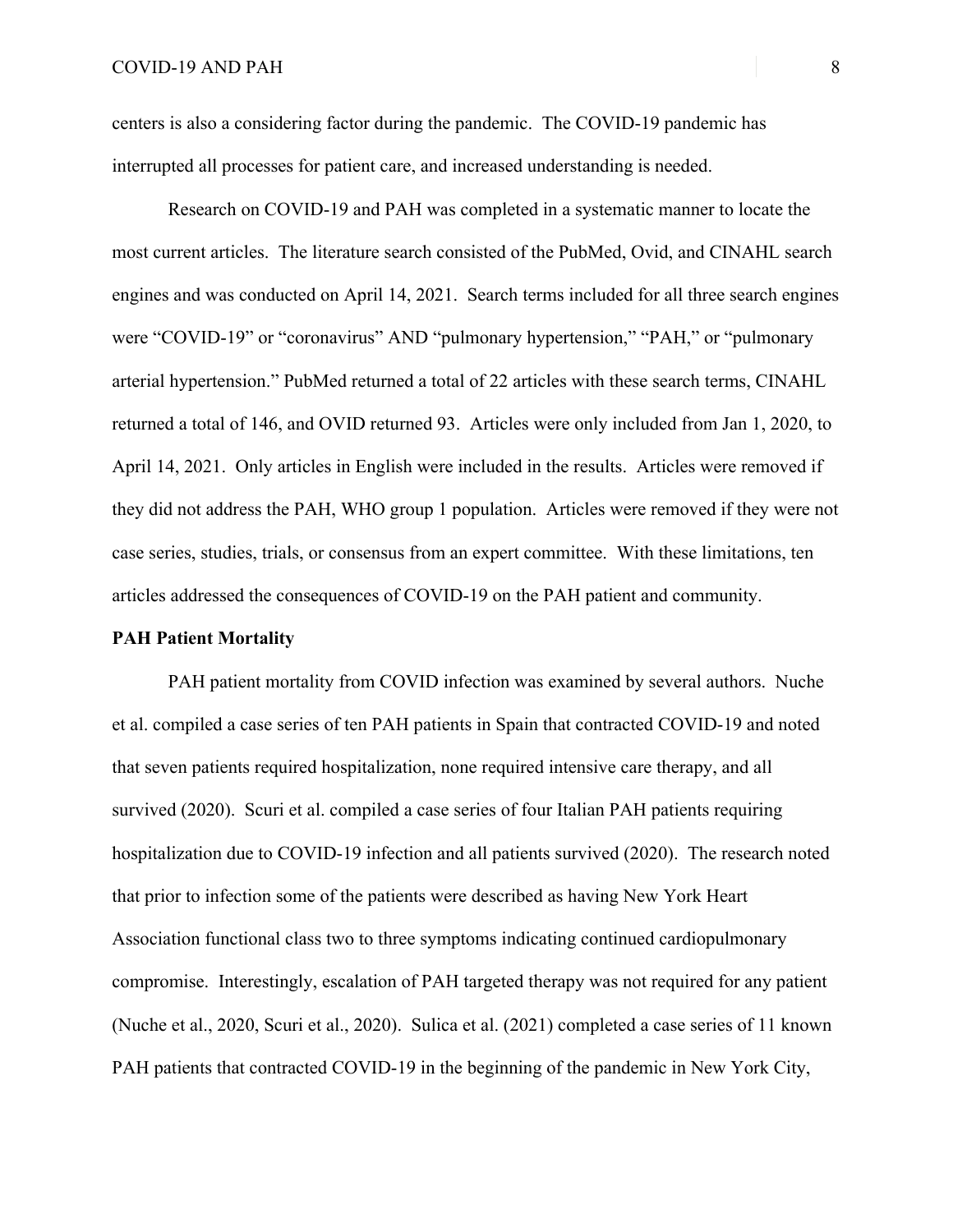with a reported 46% mortality rate, which is much higher than any other reported mortality rate for this population. Greater details such as hemodynamics or PAH medications prior to infection were not included and would have been helpful to make larger connections to the PAH community. A national survey of pulmonary hypertension centers conducted by Lee et al. found rate of infection from COVID-19 was the same as the general population, but the mortality was much higher at 30% (2020). Belge et al. completed a survey of 47 international PH centers which found a low incidence of COVID-19 infection, only 70 reported cases, but a case-fatality rate of 19% (2020). The disconnect between the case studies and PH center surveys highlights the need for additional research.

# **Pulmonary Hypertension Centers**

The largest group of research concerned how the pulmonary hypertension community was navigating managing patients during the pandemic. A patient centered study by Zhou et al. (2020) demonstrated that patients were staying healthy at home, with the largest concern being disruption in medication therapy supply. Lee et al. (2020) and Ryan et al.'s (2020) investigation of PAH care highlighted how centers moved from in-person evaluation to virtual visits to bridge the gap required to stay socially distant and still provide care. Tamura et al. (2020) investigated the use of telemedicine with PAH patients and found it was helpful in decreasing anxiety caused by the pandemic lockdowns. Yogeswaran et al. (2020) stated a near 50% reduction in therapy starts occurred due to the COVID-19 lockdown in Germany. The research by Lee et al., Ryan et al., and Yogeswaran et al. (2020) conclude the delays in evaluation and treatment for PAH patients could have very detrimental effects and the utmost care is needed to prevent delay in time to treatment or disruption in therapy. The consensus statements by Lee et al. and Ryan et al. state access to PAH evaluation and therapy must still be maintained by pulmonary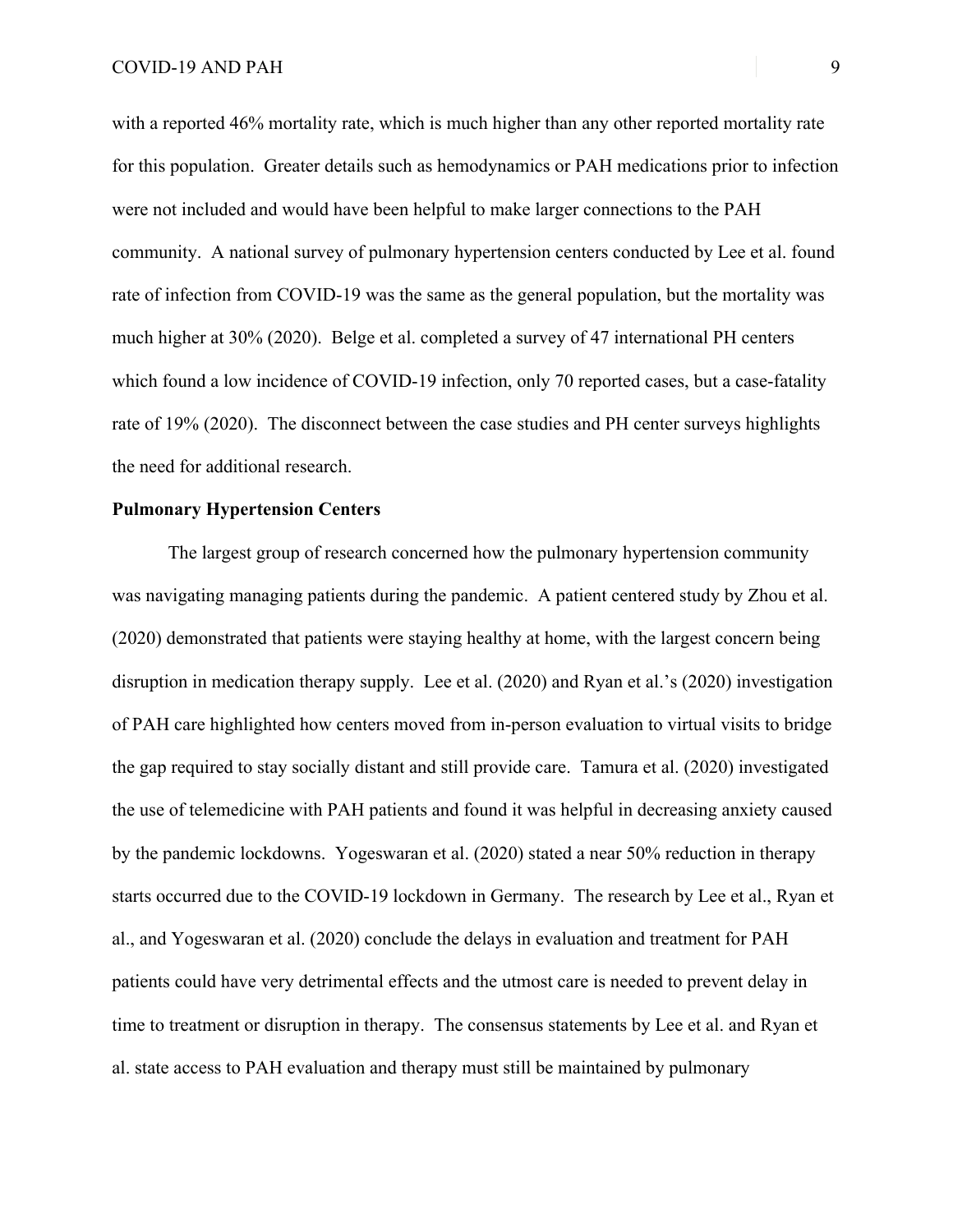hypertension centers while maintaining safety restrictions. Therapy access is always a great concern, and this is emphasized by patient, program, and expert apprehension for disruption.

Currently, there is no consensus on how COVID-19 affects the PAH patient from a disease standpoint. There are concerns of the worsening of PAH due to COVID-19 infection but there are not large studies to investigate this. Studies do show the result of COVID-19 lockdowns can decrease access to healthcare which is a great concern for the PAH patient. A single center study by Kopeć et al. (2020) demonstrated patients were less likely to contact their PH center with symptoms of disease worsening due to the COVID-19 pandemic and in some cases, this delay of care precipitated a worsened PAH prognosis. Understanding the careful balance between access to therapy and minimizing risk will be the only path forward for PAH patients during the COVID-19 pandemic. The lack of robust research highlights the need for additional studies to evaluate the significance of the COVID-19 pandemic on the PAH patient population. Due to the novel characteristics of COVID-19 this is an evolving area of study and additional research insights should be attained in the months to come.

## **Theoretical Framework**

A theoretical framework can help guide a research project and assist in implementation of the research findings. The theoretical framework best suited to guide this project is the PARiHS framework. The PARiHS framework was originally created in 1998 by Kitson, Harvey, and McCormack and has subsequently been refined and developed since that time (Melnyk et al., 2019). According to Kitson et al. (2008), the PARiHS framework allows for evaluation of the strength of the individual variables of evidence, context, and implementation (see appendix). Successful implementation occurs when there is strong evidence, a context or environment that is open to change, and it is easy to integrate change in practice (Melnyk et al., 2019).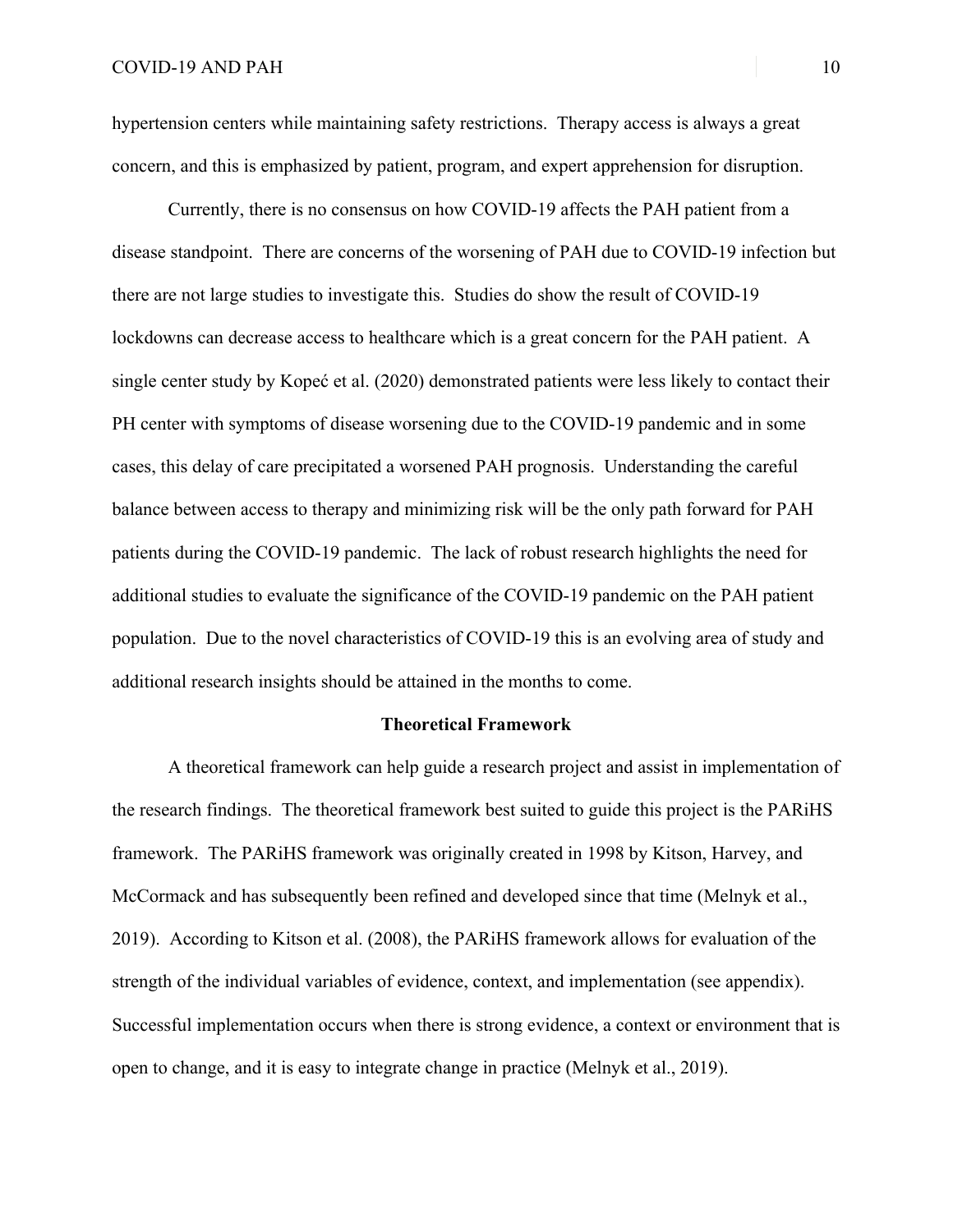The PARiHS framework encases the current project goal which is understanding how COVID-19 is affecting the pulmonary arterial hypertension (PAH) population at St. Vincent Pulmonary Hypertension Clinic in Indianapolis, Indiana. The framework allows for the evaluation of strength of evidence and environment of susceptibility to decide the success of implementation (Melnyk et al., 2019). Since the project focuses on the results of the new and evolving condition of COVID-19 in a single institution with a culture receptive to research there should be few barriers to implement recommendations.

## **Framework Elements**

## *Evidence*

The PARiHS framework defines evidence as research, clinical experience, patient and family experience, and local data (Melnyk et al., 2019). This is appropriate for the PAH population due to the rarity of the disease and the need for highly trained providers to balance research and experience with shared decision making with patients and families. High levels of evidence increase the likelihood of successful implementation.

# *Context*

The PARiHS framework characterizes context, or environment, as the culture, leadership, and feedback (Melnyk et al., 2019). A strong environment for the project would include a culture that promotes learning, effective organizational structures, and the use of multiple sources of feedback (Melnyk et al., 2019). A weak project environment would be resistant to change and have poor leadership (Kitson et al., 2008). The dynamic assessment of the environment interconnects with the way the medical community has had to adapt to COVID-19 and how patient outcomes will be measured by multiple data points to determine patient response.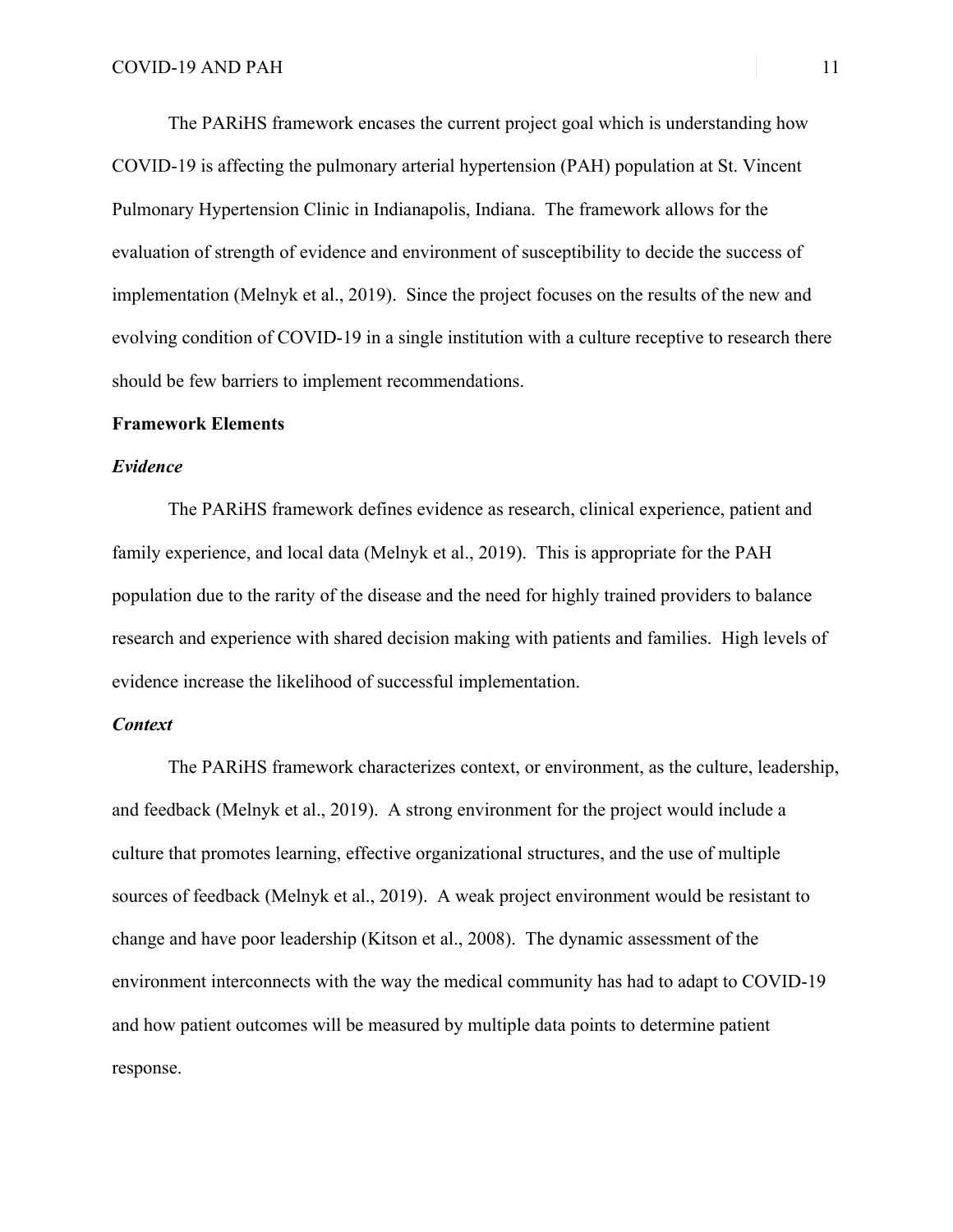# *Implementation*

Facilitating research into practice successfully requires high quality evidence and a culture receptive to new knowledge. According to Kitson et al., a thorough understanding of the environment and evidence can help tailor the implementation to create success (2008). The environment for the research project is well known to the author, and hopefully will assist in successful implementation of gained knowledge.

The complexities of translating research into practice are daunting, especially when dealing with new illnesses or rare diseases. The PARiHS framework is dynamic enough to consider research, clinician and patient experience, leadership, and culture to foster successful implementation of evidence (Melnyk et al., 2019). Conceptual frameworks assist in guiding research to allow for easier implementation of outcomes. The PARiHS framework complements the research on the effects of COVID-19 on the PAH population due to the dynamic approach to evidence and environment.

## **Goals, Objectives, and Expected Outcomes**

The goal of this study was to quantify the effect of the COVID-19 pandemic on the PAH patient population at the Ascension St. Vincent Pulmonary Hypertension Clinic. The hypothesis is the COVID-19 pandemic negatively affected the health and care of PAH, WHO group 1 patients. The objective was to evaluate for signs of PAH disease worsening as evidenced by worsening functional class, hospitalizations for cardiopulmonary issues, the addition of PAH targeted therapy, or the need for adjustments to diuretics or PAH targeted medicines. This was achieved through a retrospective chart review of the PAH patients of the Ascension St. Vincent Pulmonary Hypertension Clinic completed by this writer. The chart review covered dates March 1, 2019- February 28, 2021. These time frames were compared to see if there was an increase in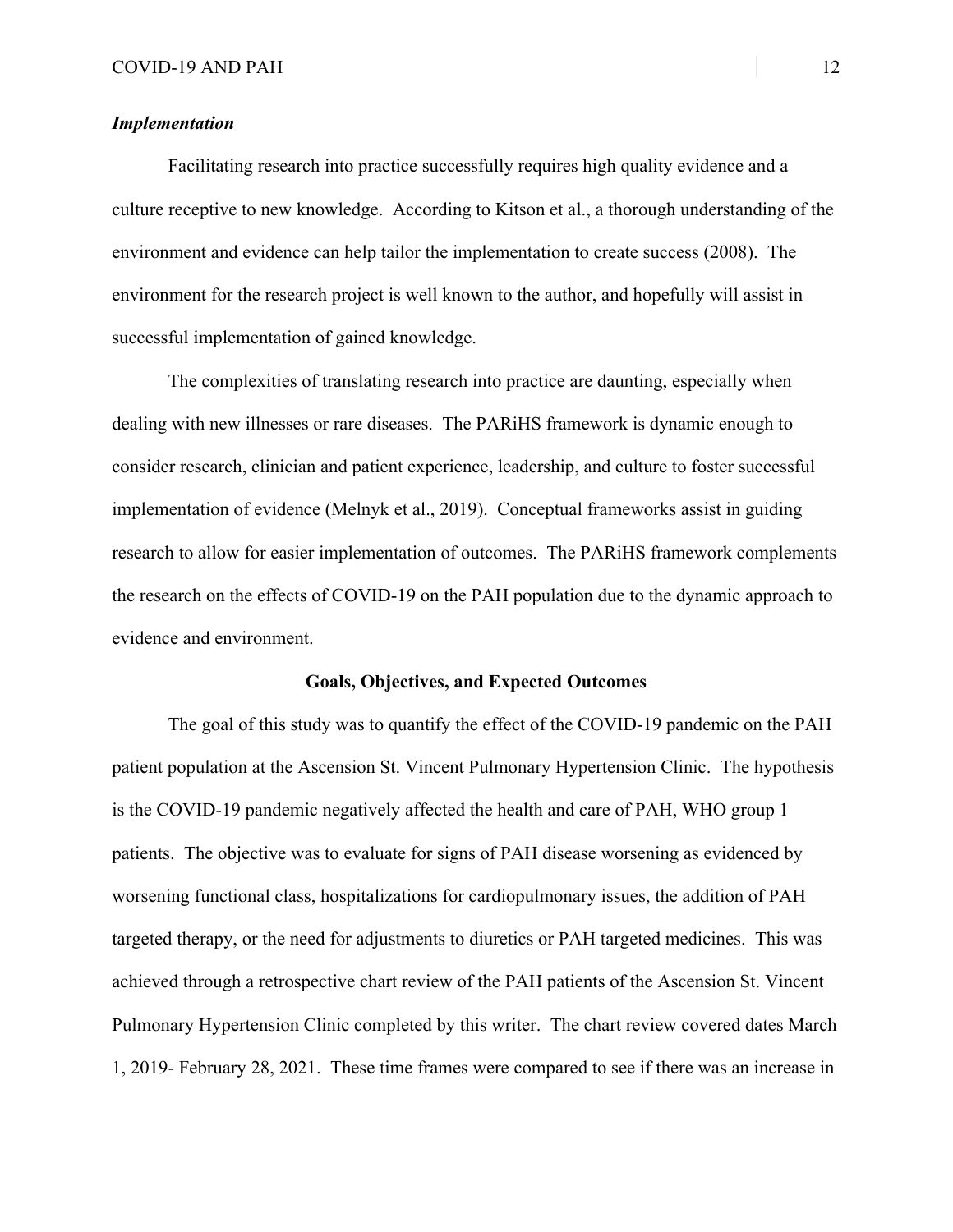disease worsening because of the COVID-19 pandemic as evidenced by escalation of therapy, additional therapy, increased rate of hospitalization, or death.

# **Project Design and Methods**

# **Project Design**

This project was a program evaluation to increase knowledge on how patients with PAH are affected by the COVID-19 pandemic. The retrospective chart review used the year between March 1, 2019, to February 29, 2020, as a baseline need of medical services and compared it to the March 1, 2020 – February 28, 2021, timeframe when the COVID-19 pandemic occurred. Understanding how medical needs and services changed from 2019 to 2021 can help distinguish the impact, if any, on the PAH population.

# **Project Site**

The project site was the Ascension St. Vincent Pulmonary Hypertension Clinic located in Indianapolis, Indiana. The program was directed by a single PAH-trained cardiologist with the support of full-time and part-time pulmonary hypertension registered nurse coordinators. The site has treated over 170 patients with PAH in the last 8 years. The Ascension St. Vincent Pulmonary Hypertension Clinic was the first program in the state of Indiana to receive accreditation from the Pulmonary Hypertension Association for demonstrating excellence in PAH diagnosis and treatment. All PAH targeted medication therapies are available to patients including oral, inhaled, subcutaneous, and intravenous prostacyclins. The Ascension St. Vincent Pulmonary Hypertension Clinic is also an active site for several PAH research trials. The chosen project site was amenable to a significant catchment of patients to evaluate for the purpose of this retrospective chart review within the chosen time frame.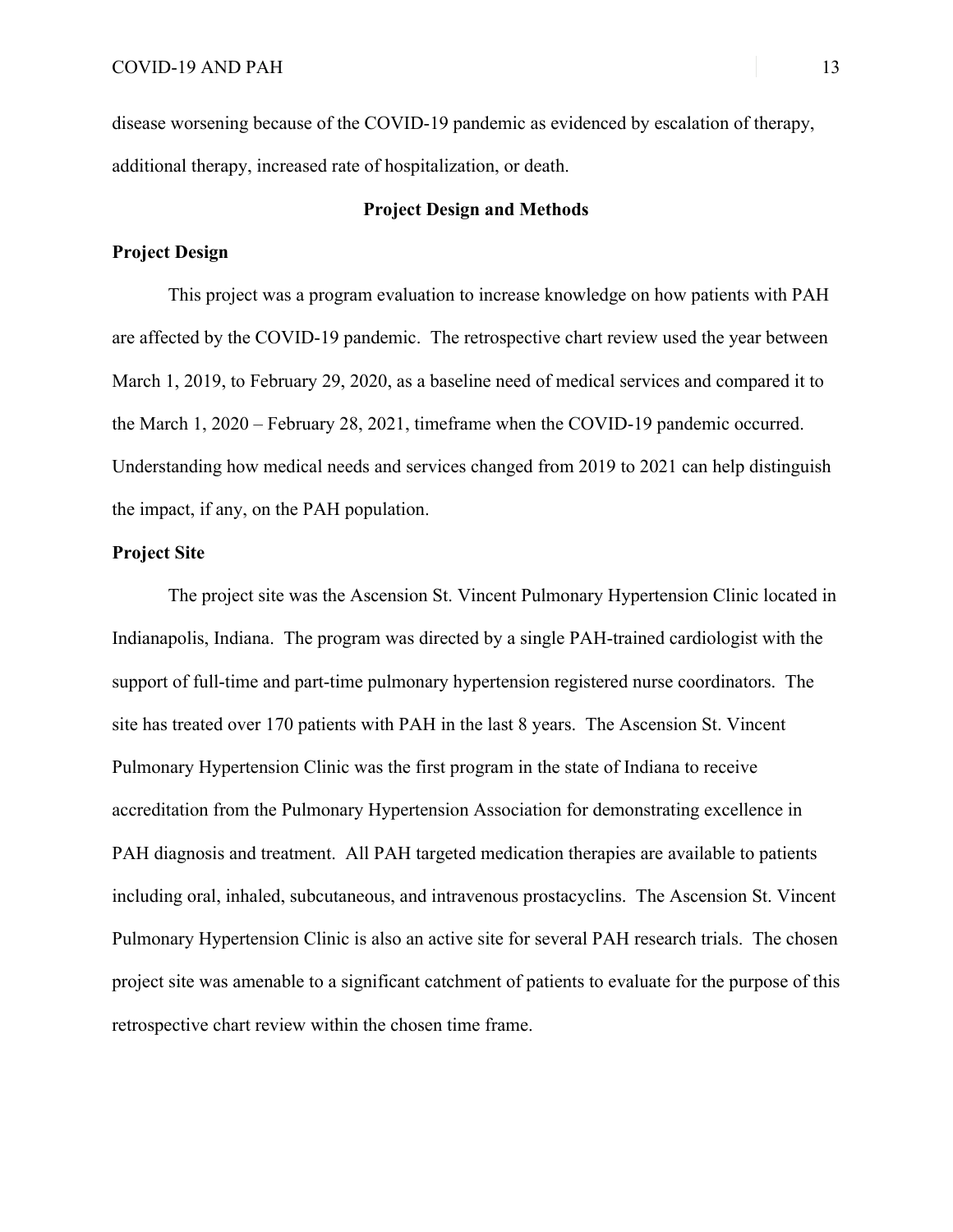## **Methods**

A Google spreadsheet was created to track the patients and variables that were studied. The y-axis listed the chart numbers for each patient to allow for patient privacy, data on the patient included age, race, and sex, PAH WHO group 1 subtype, and PAH targeted medication regimen. The x-axis listed the variables being studied, first for the year starting March 2019 and then for the year starting March 2020.

## **Measurement Instruments**

In order to measure the outcomes of this DNP project a Google spreadsheet to track the variables was used. The variables examined were call with cardiopulmonary concern, start of new PAH targeted therapy, increase in PAH targeted therapy, increase in diuretics, need for urgent appointment (virtual or in-person), testing completed, hospitalization for cardiopulmonary reasons, BNP, NT-proBNP, six-minute walk distance, and New York Heart Association functional class. The 2019 and 2020 variables were compared for each patient.

## **Data Collection**

Chart reviews were completed by this author. A list of all past and present PAH patients at the Ascension St. Vincent Pulmonary Hypertension Clinic was utilized to identify subjects for the review. Data collection occurred with the use of the electronic medical record utilized by the clinic.

## **Timeline**

The timeline for this project started with submission to the Institutional Review Board (IRB) and completed with the final report of findings. Submission of the project to the Marian University IRB occurred January 2021. Submission of the project to the Ascension St. Vincent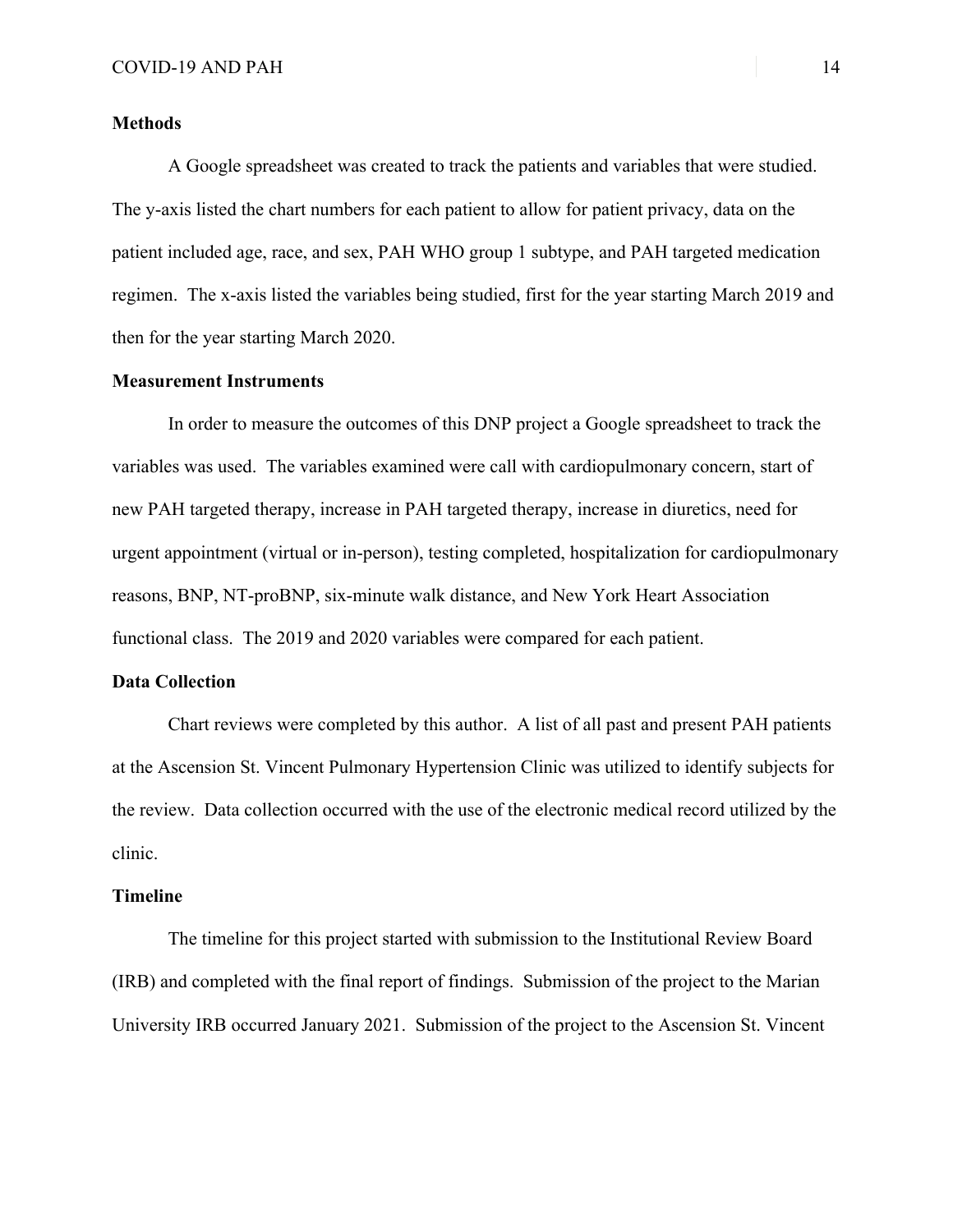IRB occurred February 2021 and was approved April 2021. Completion of data collection occurred in June 2021. The final submission of findings occurred in August 2021.

# **Ethical Considerations**

The Marian Internal Review Board (IRB) and Ascension St. Vincent IRB approved the proposal prior to data collection. All data collected was aggregated and no personal identifiers were used. No change in care occurred due to the nature of the study.

### **Data Results**

The purpose of this study was to determine if the COVID-19 pandemic had a negative impact on individuals with PAH due to the increased risk of the disease in individuals with pulmonary and cardiac issues as well as the disruptions to regular medical care as a result of lockdown procedures.

# **Demographics**

The sample included 64 patients with PAH, WHO group 1, receiving care from the start of March 1, 2019, through February 28, 2021. The sample was 86% female, 14% male. The group was 82.8% white, 15.6% black, and 1.6% Hispanic. Cause of PAH, WHO group 1 was 56.3% idiopathic, 26.6% connective tissue disease, 6.3% drug/toxin induced, 7.8% congenital heart disease, 1.6% portopulmonary, 1.6% heritable. Of the 64 patients, three died during the first year and their data was unable to be matched. Four patients died in the second year, only one from COVID-19 infection.

Information on the medication therapy at the beginning of 2019 shows 98.4% were on nitric oxide targeted therapy (64.1% tadalafil, 17.2% sildenafil, 15.6% riociguat, and 1.6% amlodipine), 81.2% of patients were on endothelin receptor antagonists (65.6% macitentan, 14.1% ambrisentan, 1.6% bosentan), and 64.1% of patients were on prostacyclin therapy (34.4%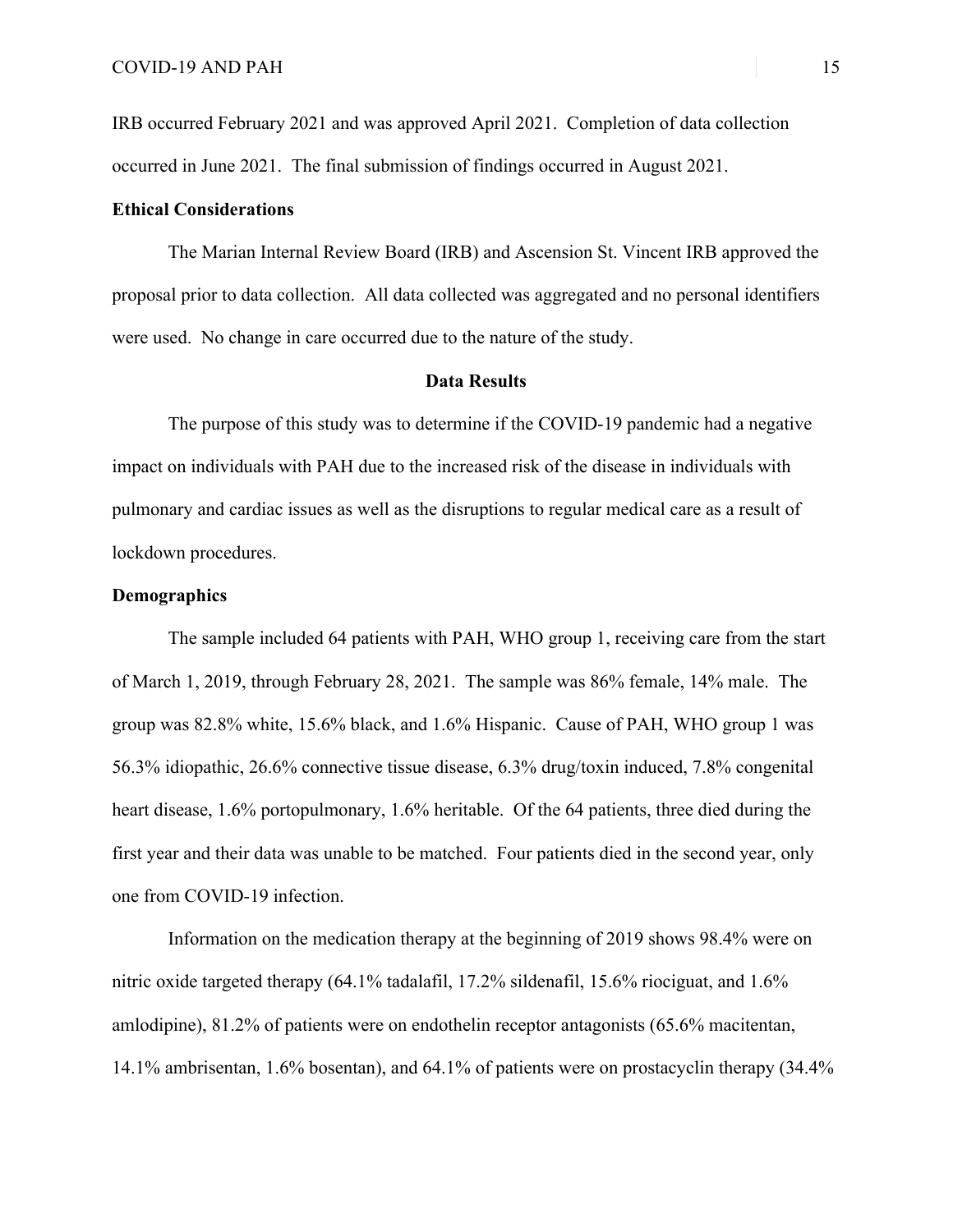selexipag, 20.3% orenitram, 7.8% intravenous or subcutaneous treprostinil, and 1.6% inhaled treprostinil).

## **Results**

The data obtained from the chart reviews was to track PAH disease worsening. Paired analysis was completed on 61 patients to determine differences between pre-pandemic 2019 and pandemic 2020 markers. These measures are often used in PAH trials as clinical endpoints, such as six-minute walk, NT-proBNP, New York Heart Association (NYHA) functional class, and hospitalization. Six-minute walk distance showed no statistical difference in 15 patients, median walk distance was 1118 ft in 2019 and 1120 ft in 2020 ( $z=0.17$ , p0.87). 60 patients had walks in 2019 compared to 15 in 2020 due to increase in virtual appointments. NT-proBNP data was paired for 30 patients, 2019 median 353, 2020 median 333.5 indicating slight improvement in NT-proBNP in 2020 ( $z=-2.18$ ,  $p=0.03$ ). Of note if an individual had more than one NT-proBNP measure, the average was used. Several patients had BNP measurements, but no analysis was performed due to only one patient with BNP in both years. Paired analysis of NYHA functional class was completed using the first documented NYHA class for each patient in the year. Statistics indicated statistically significant worsening from 2019 to 2020 (57 pairs, z=-2.07, p=0.04). In 2019, 17.7% NYHA 1, 53.2% NYHA 2, 22.6% NYHA 3, and 6.5% NYHA 4. In 2020, 16.9% NYHA 1, 44.1% NYHA 2, 35.6% NYHA 3, and 3.4% NYHA 4. The average functional class for both years was NYHA class 2, but there was shifting of patients between classes.

Additional information was gathered on the ability to continue to see and manage the patient as evidenced by the number of appointments, calls to the clinic for symptoms, diuretics changes, therapy increase, therapy initiation, and testing. Again, analysis was completed looking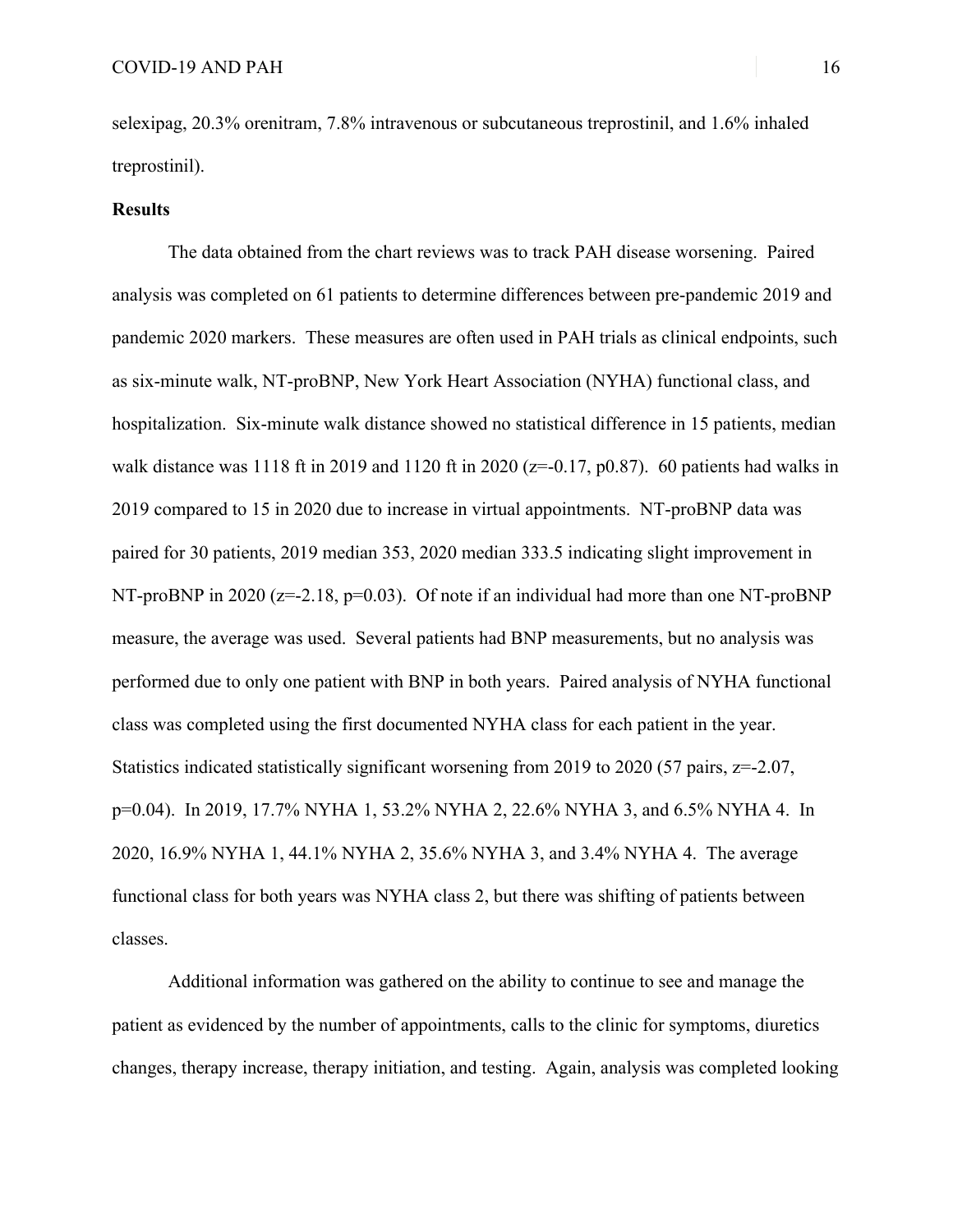for statistical difference within each patient. Number of appointments had no statistical difference between 2019 and 2020, with a median of 2 appointments per patient  $(z=1.23, z=0.25)$ p=0.22). Virtual appointments did not occur in 2019, but patients had an average of 1 virtual appointment in 2020. Hospitalizations or emergency room visits had no statistical difference between 2019 and 2020, median of 0 for 61 pairs ( $z=0.14$ ,  $p=0.89$ ). Call-ins to the office with worsening PAH symptoms had no statistical difference between 2019 and 2020, even though there was a median of 1 call-in for 2019 and 0 for 2020 ( $z=0.16$ ,  $p=0.87$ ). No statistical difference was found between 2019 and 2020 for the need for increase in diuretics ( $p=0.52$ ), PAH targeted therapy increase ( $p=0.99$ ), or PAH targeted therapy add ( $p=0.44$ ). No statistical difference the number of patients receiving echocardiograms was seen, 57.8% had echocardiograms in 2019 and 55.7% had the test in 2020 (p=0.71). Heart catheterizations did see a statistically significant decrease, with 37.5% of patients having the procedure in 2019 compared to 18% in 2020 (p=0.03).

## **Data Analysis**

The hypothesis that the COVID-19 pandemic would negatively affect PAH, WHO group 1 patients was incorrect. Paired patient analysis shows minimal statistical difference between pre-pandemic 2019 and pandemic 2020. Patients did not have an increase in hospitalizations or emergency room visits. Six-minute walk distance was unchanged, but there was a significant decrease in the ability to complete the test due to an increase in virtual visits in 2020. Patient stability was also seen by a slight improvement in NT-proBNP marker, but only 30 patients had this test in both years. NYHA functional class did show changes between 2019 and 2020, but the average patient was still NYHA functional class 2.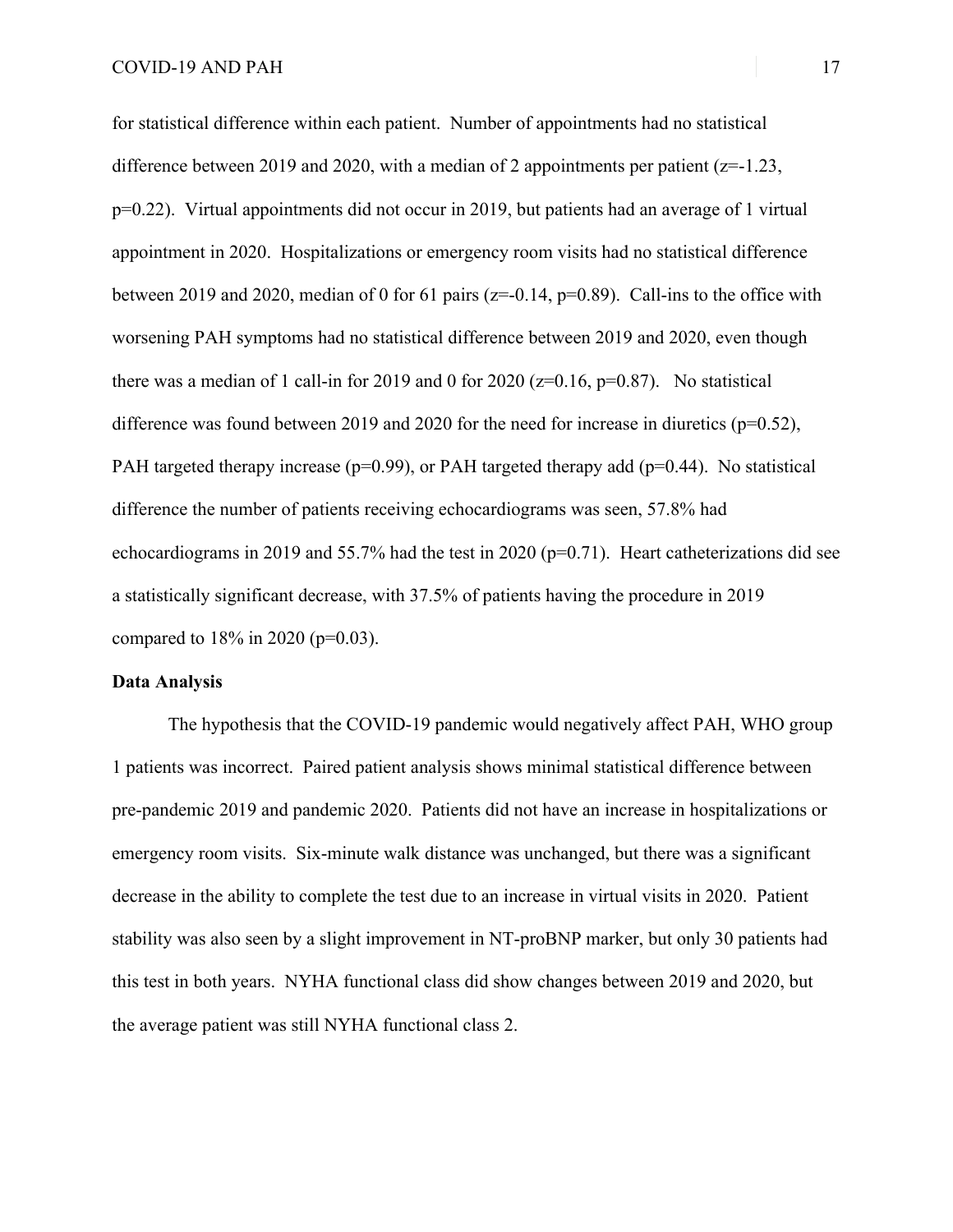Patients were able to have continued access to medical care as evidenced by no change in number of office visits or echocardiograms. The number of heart catheterizations did decrease, most likely due to restricted catheterization laboratory access in the beginning of the pandemic. No statistical difference in the ability to adjust diuretics, add targeted PAH therapy, increase targeted PAH therapy, or have echocardiograms. Also, important to note is only one patient died from COVID-19 during the 2020 year.

# **Discussion**

The ability to continue to provide access to medical care for the medically complex PAH patient during the COVID-19 pandemic was demonstrated by no statistically significant worsening of the patient's health or decreased access to care overall. Decreased access to sixminute walks with the initiation of virtual visits should encourage the PAH community to find other means for assessment.

Limitations of this project are due to the novelty of the COVID-19 pandemic and the evolving medical response to balance care of medically fragile populations and risk of viral exposure. This was a small sample size and did not include patients at this center with chronic thromboembolic pulmonary hypertension. Additionally, there are no benchmarks for how many hospitalizations, emergency room visits, or how often patients need medication adjustment. Another limitation is the length of time of the study. As the COVID-19 pandemic continues, a larger length of time prior to and during the pandemic may give a more accurate patient picture to the true affects.

Research on at-risk populations is on-going, as is the best course of treatment. As the COVID-19 pandemic continues to evolve, the PAH community will need to be guided by research to provide appropriate and personalized care. The use of virtual visits to provide care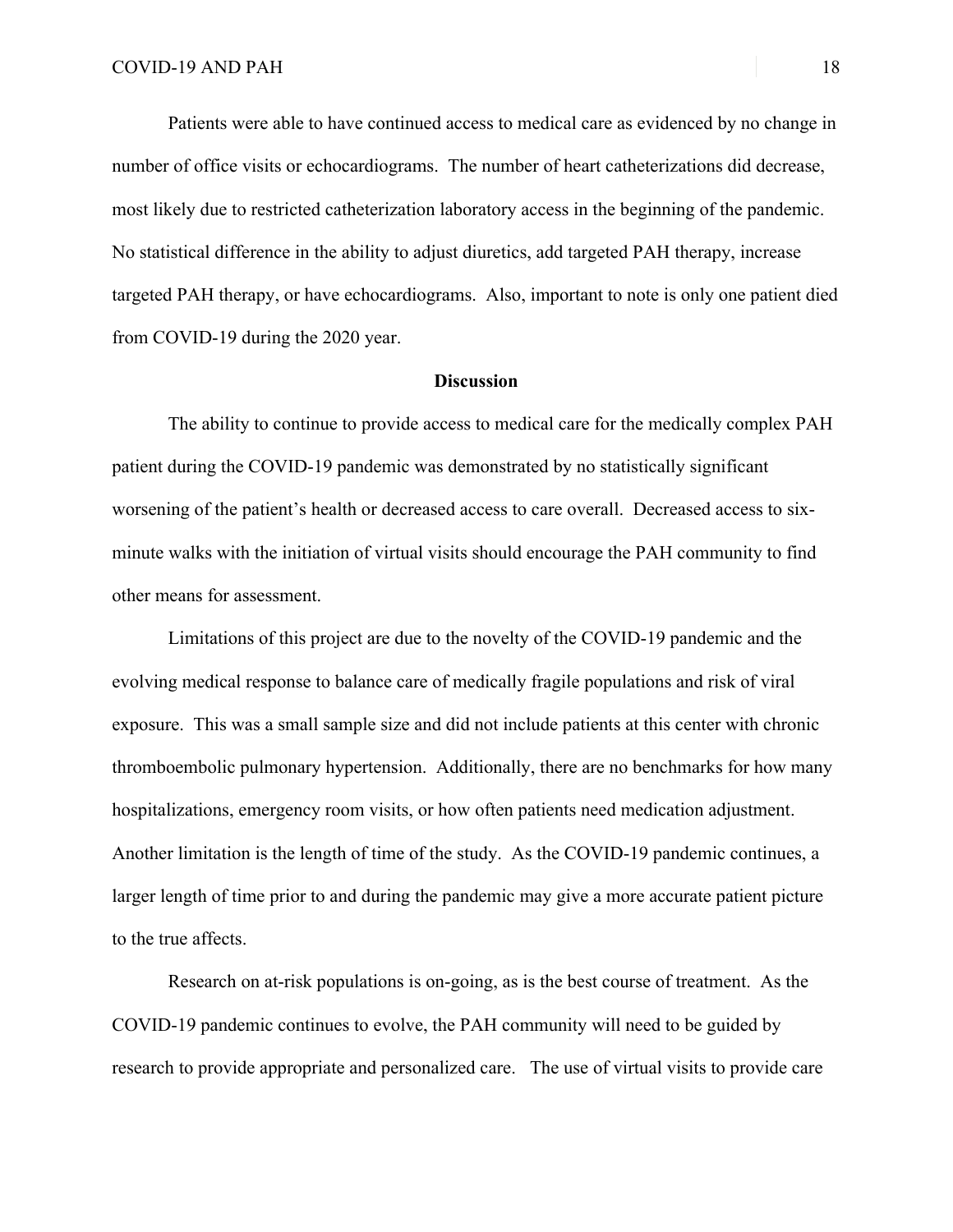allows for increased access to medical care, but also limits the ability to notice subtle changes in physical assessment or decreases in six-minute walk distance.

## **Conclusion**

The COVID-19 pandemic has greatly altered how medical care is delivered and it is necessary to understand the impact on patients living with complex cardiopulmonary conditions due to their increased risk of morbidity and mortality. Research is evolving to understand how individuals with pulmonary arterial hypertension, WHO group 1, are compromised by the COVID-19 virus. Comparison of the PAH patients at the Ascension St. Vincent Pulmonary Hypertension clinic prior to and during the COVID-19 pandemic will provide needed insight into the impact of the virus on this population. This single center study indicates no significant clinical worsening due to the COVID-19 pandemic.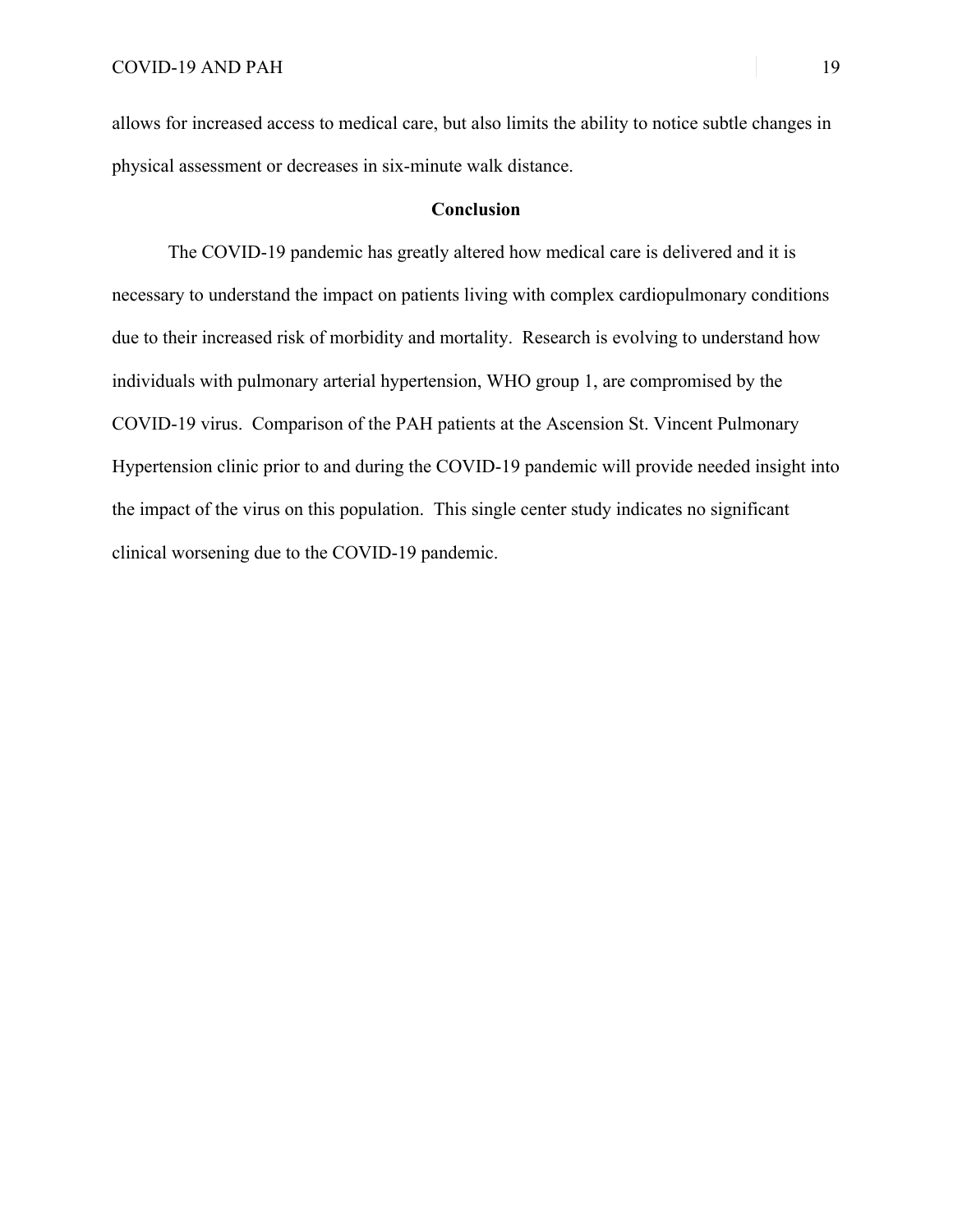## References

Belge, C., Quarck, R., Godinas, L., Montani, D., Escribano Subias, P., Vachiéry, J. L., Nashat, H., Pepke-Zaba, J., Humbert, M., & Delcroix, M. (2020). COVID-19 in pulmonary arterial hypertension and chronic thromboembolic pulmonary hypertension: A reference centre survey. *ERJ open research, 6*(4), 00520-2020.

https://doi.org/10.1183/23120541.00520-2020

- Galiè, N., Humbert, M., Vachiery, J., Gibbs, S., Lang, I., Torbicki, A., Simonneau, G., Peacock, A., Noordegraaf, A. V., Beghetti, M., Ghofrani, A., Gomez Sanchez, M. A., Hansmann, G., Klepetko, A., Lancellotti, P., Matucci, M., McDonagh, T., Pierard, L. A., Trindade, P. T., Zompatori, M., Hoeper, M., ESC Scientific Document Group. (2016). 2015 ESC/ERS Guidelines for the diagnosis and treatment of pulmonary hypertension: The Joint Task Force for the Diagnosis and Treatment of Pulmonary Hypertension of the European Society of Cardiology (ESC) and the European Respiratory Society (ERS): Endorsed by: Association for European Paediatric and Congenital Cardiology (AEPC), International Society for Heart and Lung Transplantation (ISHLT), *European Heart Journal, 37*(1), 67–119. https://doi-org.forward.marian.edu/10.1093/eurheartj/ehv317
- Hu, Y., Sun, J., Dai, Z., Deng, H., Li, X., Huang, Q., Wu, Y., Sun, L., & Xu, Y. (2020). Prevalence and severity of corona virus disease 2019 (COVID-19): A systematic review and meta-analysis. *Journal of Clinical Virology: The Official Publication of the Pan American Society for Clinical Virology*, *127*, 104371.

https://doi.org/10.1016/j.jcv.2020.104371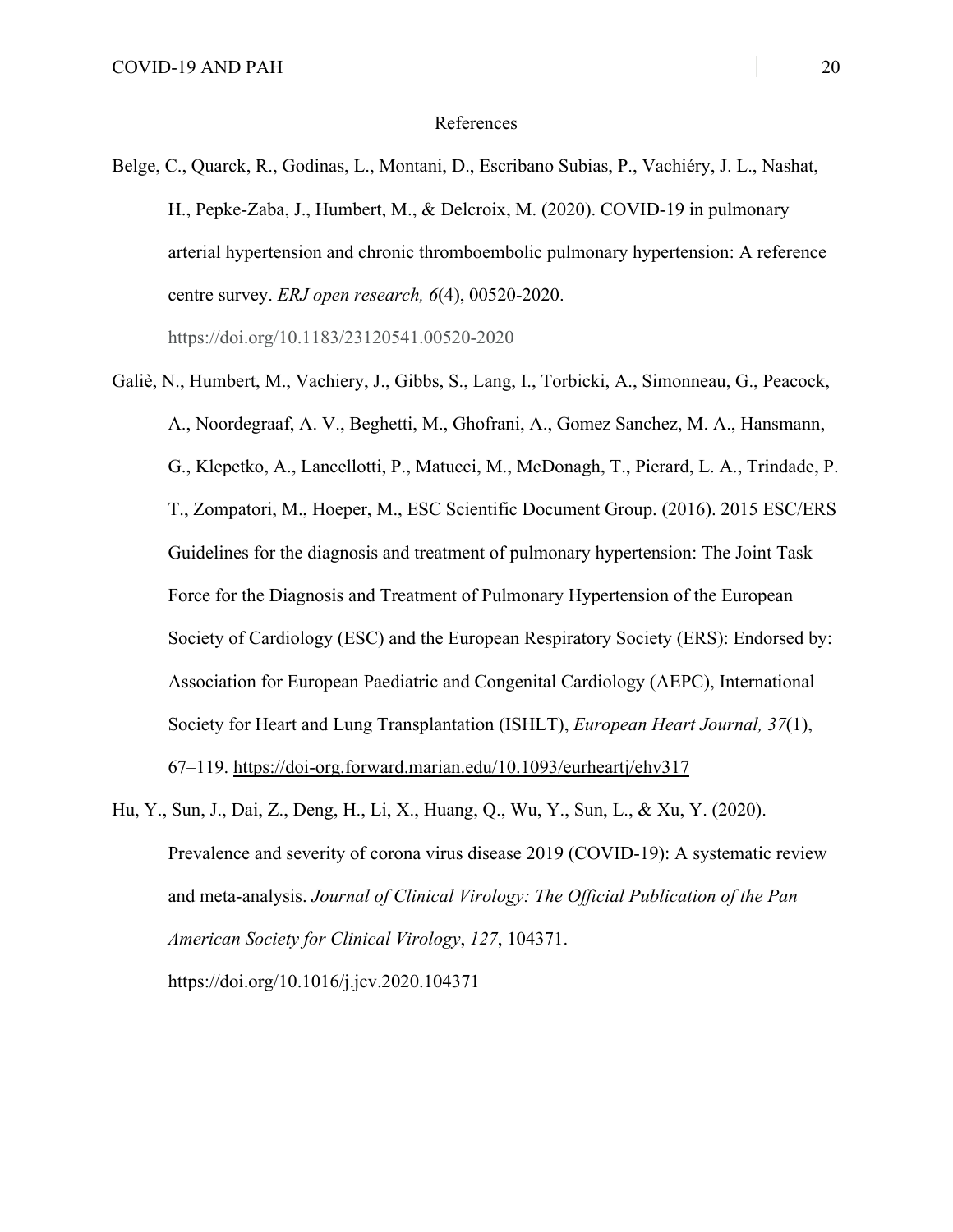- Kitson, A., Harvey, G., & McCormack, B. (1998). Enabling the implementation of evidence based practice: A conceptual framework. *Quality in Health Care: QHC*, *7*(3), 149–158. http://dx.doi.org.forward.marian.edu/10.1136/qshc.7.3.149
- Kitson, A. L., Rycroft-Malone, J., Harvey, G., McCormack, B., Seers, K., & Titchen, A. (2008). Evaluating the successful implementation of evidence into practice using the PARiHS framework: Theoretical and practical challenges. *Implementation Science: IS*, *3*, 1. https://doi-org.forward.marian.edu/10.1186/1748-5908-3-1
- Klinger, J. R., Elliott, C. G., Levine, D. J., Bossone, E., Duvall, L., Fagan, K., Frantsve-Hawley, J., Kawut, S. M., Ryan, J. J., Rosenzweig, E. B., Sederstrom, N., Steen, V. D., & Badesch, D. B. (2019). Therapy for pulmonary arterial hypertension in adults: Update of the CHEST guideline and expert panel report. *Chest*, *155*(3), 565–586. https://doi.org/10.1016/j.chest.2018.11.030
- Kopeć, G., Tyrka, A., Jonas, K., Magoń, W., Waligóra, M., Stępniewski, J., & Podolec, P. (2020). The coronavirus disease 2019 pandemic prevents patients with pulmonary hypertension from seeking medical help. *Polish Heart Journal / Kardiologia Polska, 78*(9), 916–918. https://doi.org/10.33963/KP.15488
- Lee, J. D., Burger, C. D., Delossantos, G. B., Grinnan, D., Ralph, D. D., Rayner, S. G., Ryan, J. J., Safdar, Z., Ventetuolo, C. E., Zamanian, R. T., & Leary, P. J. (2020). A survey-based estimate of COVID-19 incidence and outcomes among patients with PAH or CTEPH and impact on the process of care. *Annals of the American Thoracic Society,* 10.1513/AnnalsATS.202005-521OC. Advance online publication. https://doi.org/10.1513/AnnalsATS.202005-521OC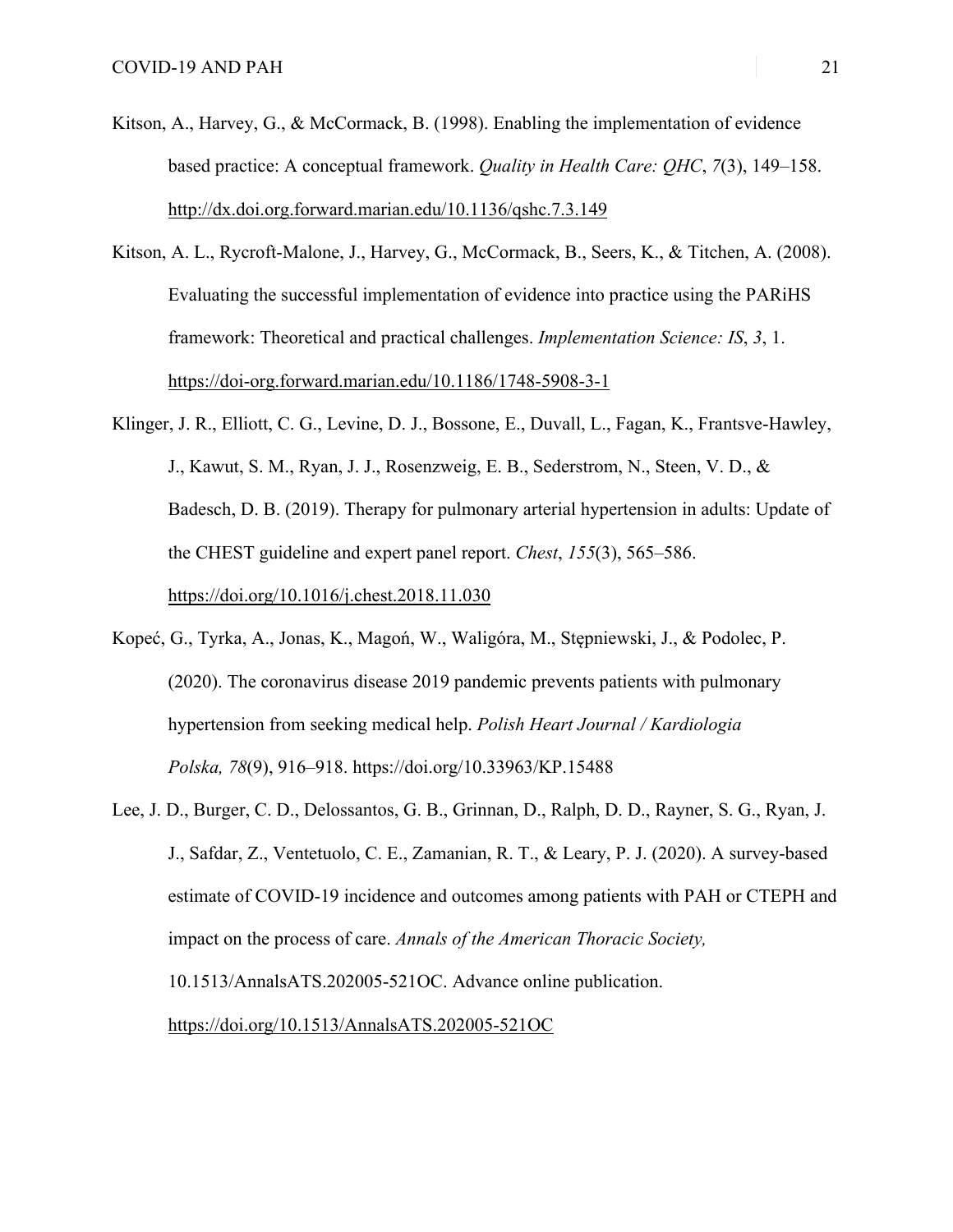- Melnyk, B., Fineout-Overholt, E. (2019). *Evidence-based practice in nursing & healthcare: A guide to best practice* (4th ed.). Wolters Kluwer Health.
- Nuche, J., Pérez-Olivares, C., Segura de la Cal, T., Jiménez López-Guarch, C., Arribas Ynsaurriaga, F., & Escribano Subías, P. (2020). Clinical course of COVID-19 in pulmonary arterial hypertension patients. *Revista Espanola de Cardiologia (English ed.), 73*(9), 775–778. https://doi.org/10.1016/j.rec.2020.05.015
- Pascarella, G., Strumia, A., Piliego, C., Bruno, F., Del Buono, R., Costa, F., Scarlata, S., & Agrò, F. E. (2020). COVID-19 diagnosis and management: A comprehensive review. *Journal of Internal Medicine*, *288*(2), 192–206. https://doi.org/10.1111/joim.13091
- Potus, F., Mai, V., Lebret, M., Malenfant, S., Breton-Gagnon, E., Lajoie, A. C., Boucherat, O., Bonnet, S., & Provencher, S. (2020). Novel insights on the pulmonary vascular consequences of COVID-19. American Journal of Physiology*. Lung Cellular and Molecular Physiology, 319*(2), L277–L288. https://doi.org/10.1152/ajplung.00195.2020
- Ryan, J. J., Melendres-Groves, L., Zamanian, R. T., Oudiz, R. J., Chakinala, M., Rosenzweig, E. B., & Gomberg-Maitland, M. (2020). Care of patients with pulmonary arterial hypertension during the coronavirus (COVID-19) pandemic. *Pulmonary Circulation, 10*(2), 2045894020920153. https://doi.org/10.1177/2045894020920153
- Scuri, P., Iacovoni, A., Abete, R., Cereda, A., Grosu, A., & Senni, M. (2020). An unexpected recovery of patients with pulmonary arterial hypertension and SARS-CoV-2 pneumonia: A case series. *Pulmonary Circulation, 10*(3), 2045894020956581.

https://doi.org/10.1177/2045894020956581

Sulica, R., Cefali, F., Motschwiller, C., Fenton, R., Barroso, A., & Sterman, D. (2021). COVID-19 in Pulmonary Artery Hypertension (PAH) Patients: Observations from a large PAH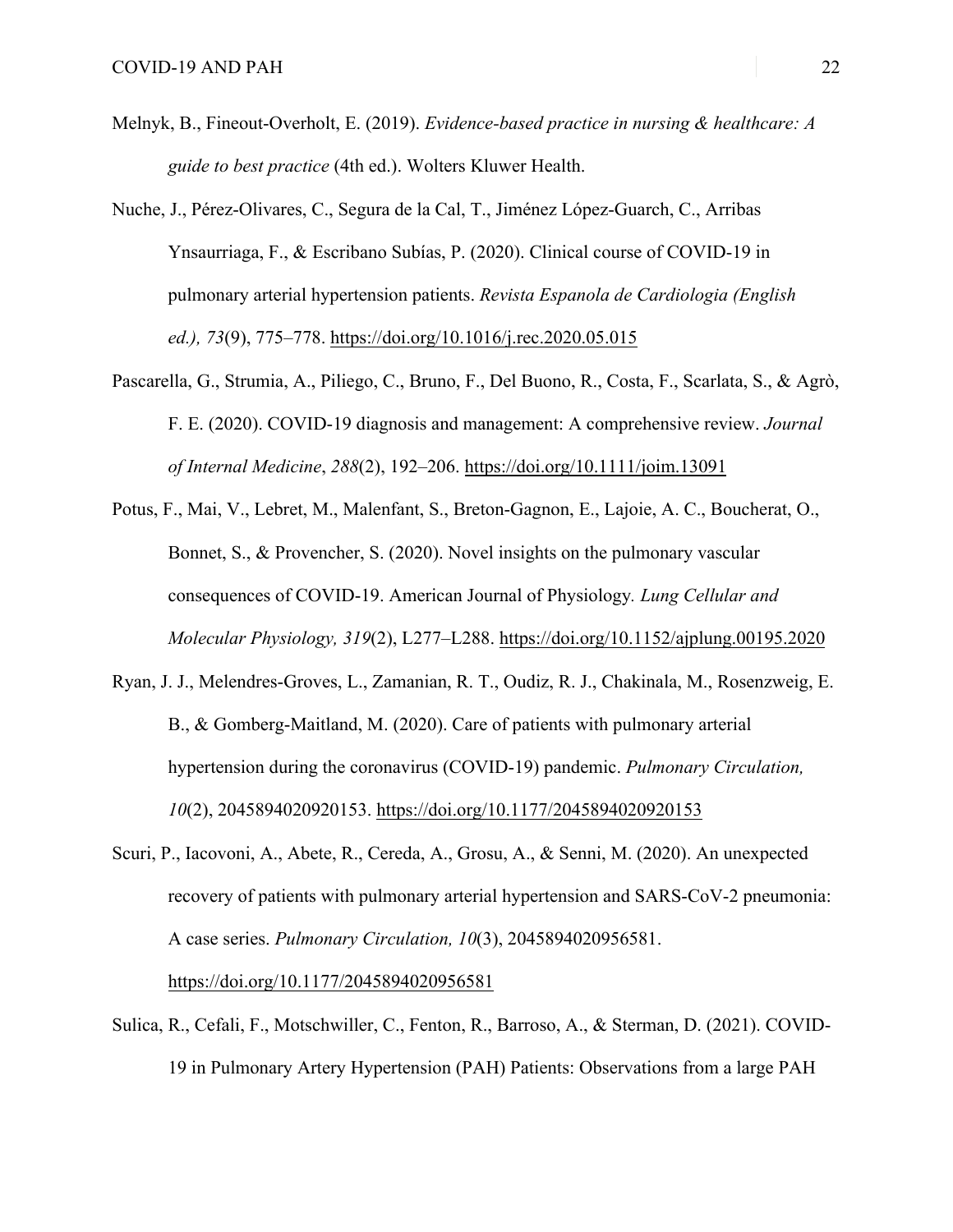center in New York City. *Diagnostics, 11*(1), 128.

https://doi.org/10.3390/diagnostics11010128

- Tamura, Y., Takeyasu, R., Furukawa, A., Takada, H., Takechi, M., Taniguchi, H., Kawamura, A. (2020). How covid-19 affected the introduction of telemedicine and patient reported outcomes among patients with pulmonary hypertension - A report from a referral center in Japan. *Circulation Reports, 2*, 526-530. https://dx.doi.org/10.1253/circrep.CR-20-0088
- Wang, B., Li, R., Lu, Z., & Huang, Y. (2020). Does comorbidity increase the risk of patients with COVID-19: evidence from meta-analysis. *Aging*, *12*(7), 6049–6057. https://doi.org/10.18632/aging.103000
- Yogeswaran A, Gall H, Tello K, Grunig E, Xanthouli P, Ewert R, et al. (2020). Impact of SARS-CoV-2 pandemic on pulmonary hypertension out-patient clinics in Germany: a multicentre study. *Pulmonary Circulation, 10*, 2045894020941682. https://doi.org/10.1177/2045894020941682
- Zheng, Z., Peng, F., Xu, B., Zhao, J., Liu, H., Peng, J., Li, Q., Jiang, C., Zhou, Y., Liu, S., Ye, C., Zhang, P., Xing, Y., Guo, H., & Tang, W. (2020). Risk factors of critical & mortal COVID-19 cases: A systematic literature review and meta-analysis. *The Journal of Infection, 81*(2), e16–e25. https://doi.org/10.1016/j.jinf.2020.04.021
- Zhou, H., Zhang, G., Deng, X., Jin, B., Qiu, Q., Yan, M., Wang, X., & Zheng, X. (2020). Understanding the current status of patients with pulmonary hypertension during COVID-19 outbreak: a small-scale national survey from China. *Pulmonary Circulation, 10*(2), 2045894020924566. https://doi.org/10.1177/2045894020924566